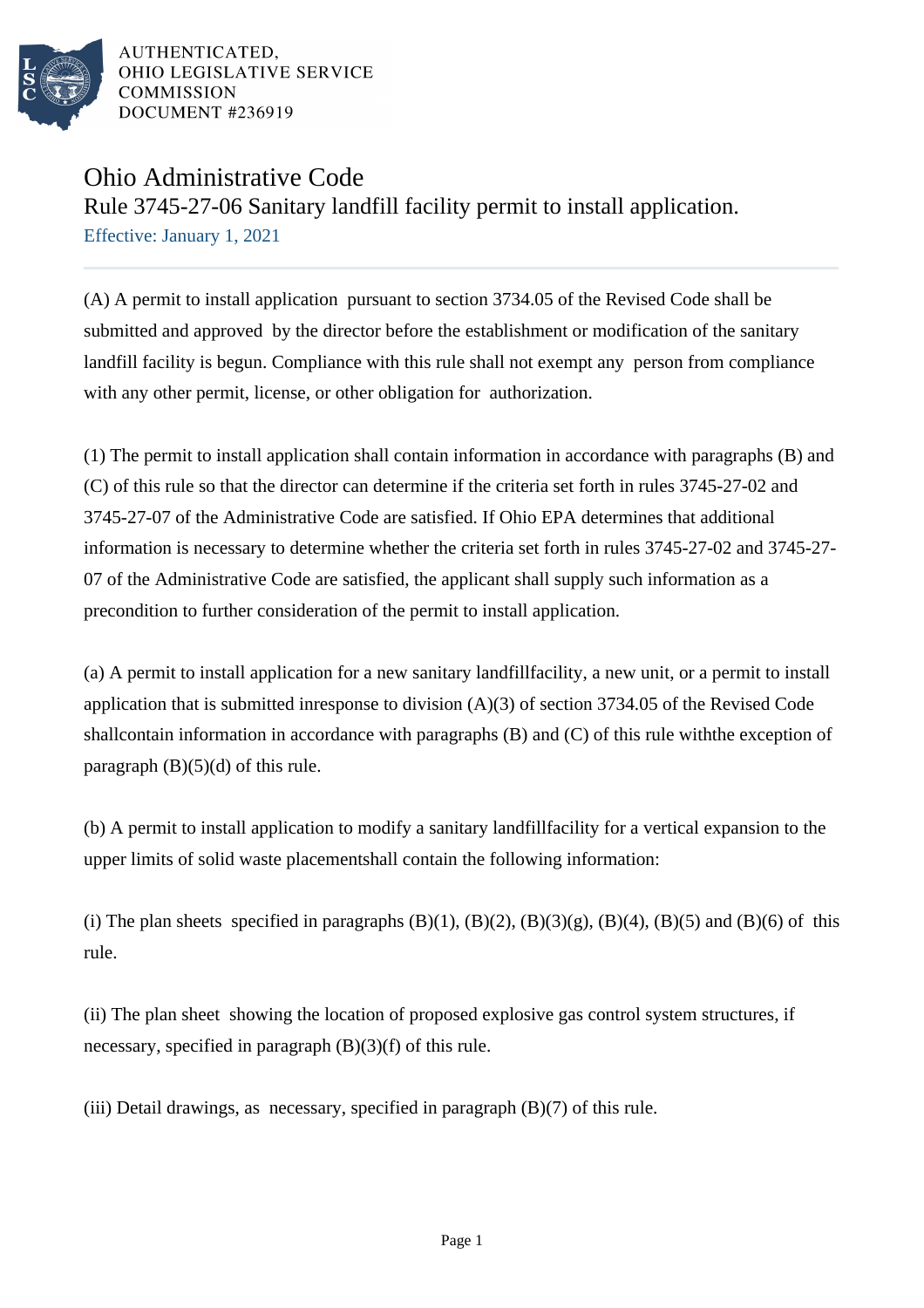

(iv) The reports specified in paragraphs  $(C)(1)$ ,  $(C)(2)$ , and  $(C)(7)$  of this rule.

(v) The subsurface investigation report, as necessary to provide supporting information for the geotechnical analysis, specified in paragraph (C)(3) of this rule.

(vi) Geotechnical analysis for bearing capacity, static stability, seismic stability and settlement specified in paragraphs  $(C)(4)(b)$  to  $(C)(4)(e)$  and  $(C)(4)(g)$  of this rule.

(vii) Calculations, as necessary, specified in paragraph  $(C)(5)$  of this rule.

(viii) The quality assurance/quality control and final closure/post-closure care plans, specified in paragraphs  $(C)(9)(c)$  and  $(C)(9)(d)$  of this rule.

(ix) The letters and list of permits specified in paragraphs  $(C)(10)(a)$  and  $(C)(10)(b)$  of this rule.

(c) A permit to install application to modify a sanitary landfill facility for a vertical expansion to the lower limits of solid waste placement shall contain the following information:

(i) The plan sheets specified in paragraphs  $(B)(1)$  to  $(B)(6)$  of this rule.

(ii) Detail drawings, as necessary, specified in paragraph  $(B)(7)$  of this rule.

(iii) The reports specified in paragraphs  $(C)(1)$ ,  $(C)(2)$ ,  $(C)(3)$ , and  $(C)(7)$  of this rule.

(iv) Geotechnical analysis for hydrostatic uplift, bearing capacity, static stability, seismic stability, settlement, and seepage piping failure specified in paragraphs  $(C)(4)(a)$  to  $(C)(4)(f)$  of this rule.

(v) Calculations, as necessary, specified in paragraph  $(C)(5)$  of this rule.

(vi) The explosive gas monitoring and quality assurance/quality control plans specified in paragraphs  $(C)(9)(b)$  and  $(C)(9)(c)$  of this rule.

(vii) The letters and list of permits specified in paragraphs  $(C)(10)(a)$  and  $(C)(10)(b)$  of this rule.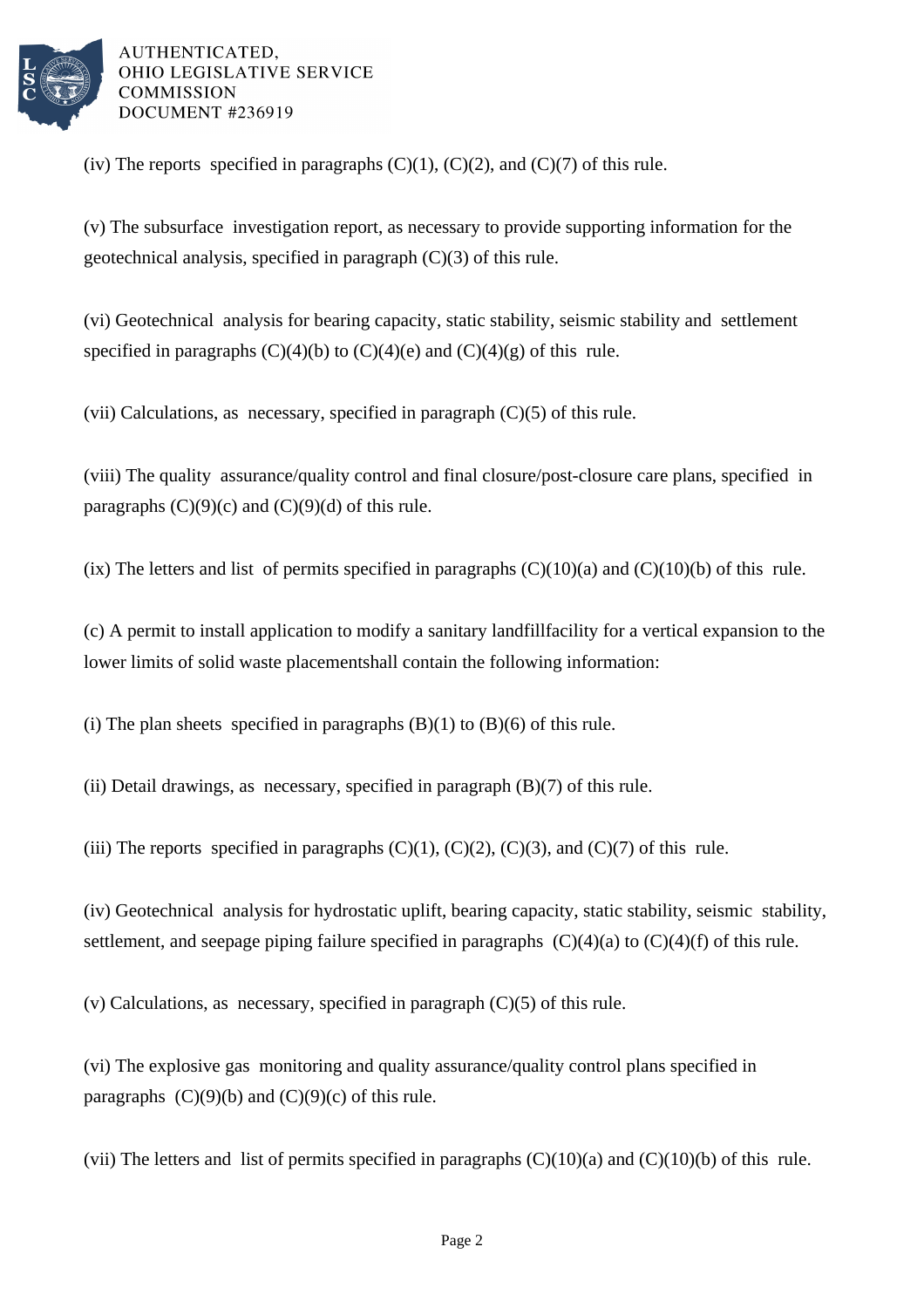

(d) A permit to install application to modify a sanitary landfill facility for a change to the information specified in paragraph  $(C)(8)$  of this rule shall discuss the change pursuant to paragraph  $(C)(8)$  of this rule in addition to the following:

(i) The summary specified in paragraph  $(C)(1)$  of this rule.

(ii) Any variance or exemption requests specified in paragraph  $(C)(2)$  of this rule.

(iii) If the change is to the authorized maximum daily waste receipt, the calculations showing gross volume and life specified in paragraph  $(C)(5)(a)$  of this rule.

(e) A permit to install application to modify a sanitary landfill facility, other than what is listed in paragraphs  $(A)(1)(b)$  to  $(A)(1)(d)$  of this rule, shall contain the information specified by paragraphs  $(B)$  and  $(C)$  of this rule that are affected by the change and shall incorporate any alterations that were previously approved for those components affected by the change.

(2) The permit to install application shall contain detail engineering plans, specifications, and information that follow the format specified in paragraphs  $(B)$  and  $(C)$  of this rule such that the director can determine if the criteria set forth in rule 3745-27-07 of the Administrative Code are satisfied.

(3) When publicly available information is specified in this rule, the applicant may use written or published information from public or private sources that is reasonably available to the public, and includes but is not limited to visual surveys from public rights-of-way and public lands of the area surrounding the proposed sanitary landfill facility or written or oral surveys of the landowners around the proposed sanitary landfill facility.

[Comment: As long as the applicant can document that a reasonable attempt was made to obtain the information, the application will be considered complete even if information is lacking, such as a lack of response to the written or oral survey.]

(4) Engineering information included in the permit to install application shall be signed and sealed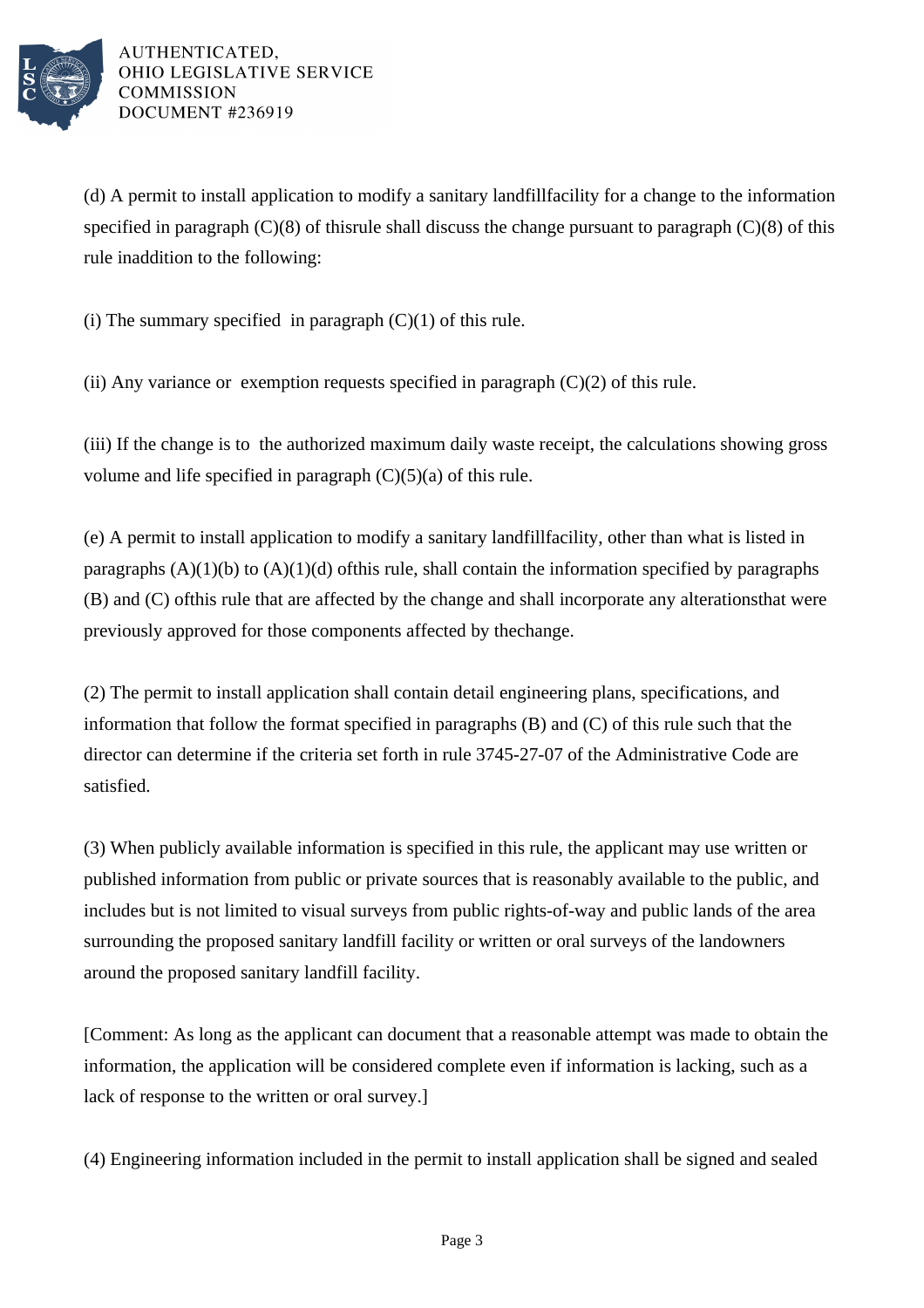

by a professional engineer registered in Ohio.

(5) For regulatory review purposes, the initial application and any subsequent revisions to the application, shall be submitted in duplicate to Ohio EPA with a third copy sent to the board of health of the health district where the facility is or will be located. Any revisions to the application must be accompanied by an index listing the change and the page where the change occurred. Upon written request from Ohio EPA, the applicant shall submit two additional and identically complete copies of the revised application to Ohio EPA and a notarized statement that, to the best of the knowledge of the applicant, the detail engineering plans, specifications, and information in the permit application are true and accurate.

(6) Concurrent to submitting the permit to install application, the applicant shall also do the following:

(a) For a new sanitary landfill facility, submit a disclosure statement to the office of the attorney general in accordance with rules 109:6-1-01 to 109:6-1-04 of the Administrative Code.

(b) Submit to the division of Ohio EPA regulating air pollution control and water pollution control, written notification of intent to site a sanitary landfill facility and a written request for information pertaining to any regulatory requirements under Chapter 3704. and 6111. of the Revised Code.

(7) The permit to install application, notwithstanding any deficiencies, may be considered and acted upon if sufficient information is provided in the application for the director to determine whether the criteria set forth in rules 3745-27-02 and 3745-27-07 of the Administrative Code are satisfied.

(8) Upon issuance of the permit to install, Ohio EPA will send one copy of the permit to install and approved permit application to the board of health where the facility is or will be located, will return one copy to the applicant, and will retain two copies in Ohio EPA's files.

(9) The permit to install shall remain in effect until the director has discontinued the post-closure care period of the sanitary landfill facility, unless the permit has been revoked or terminated in accordance with rule 3745-27-02 of the Administrative Code.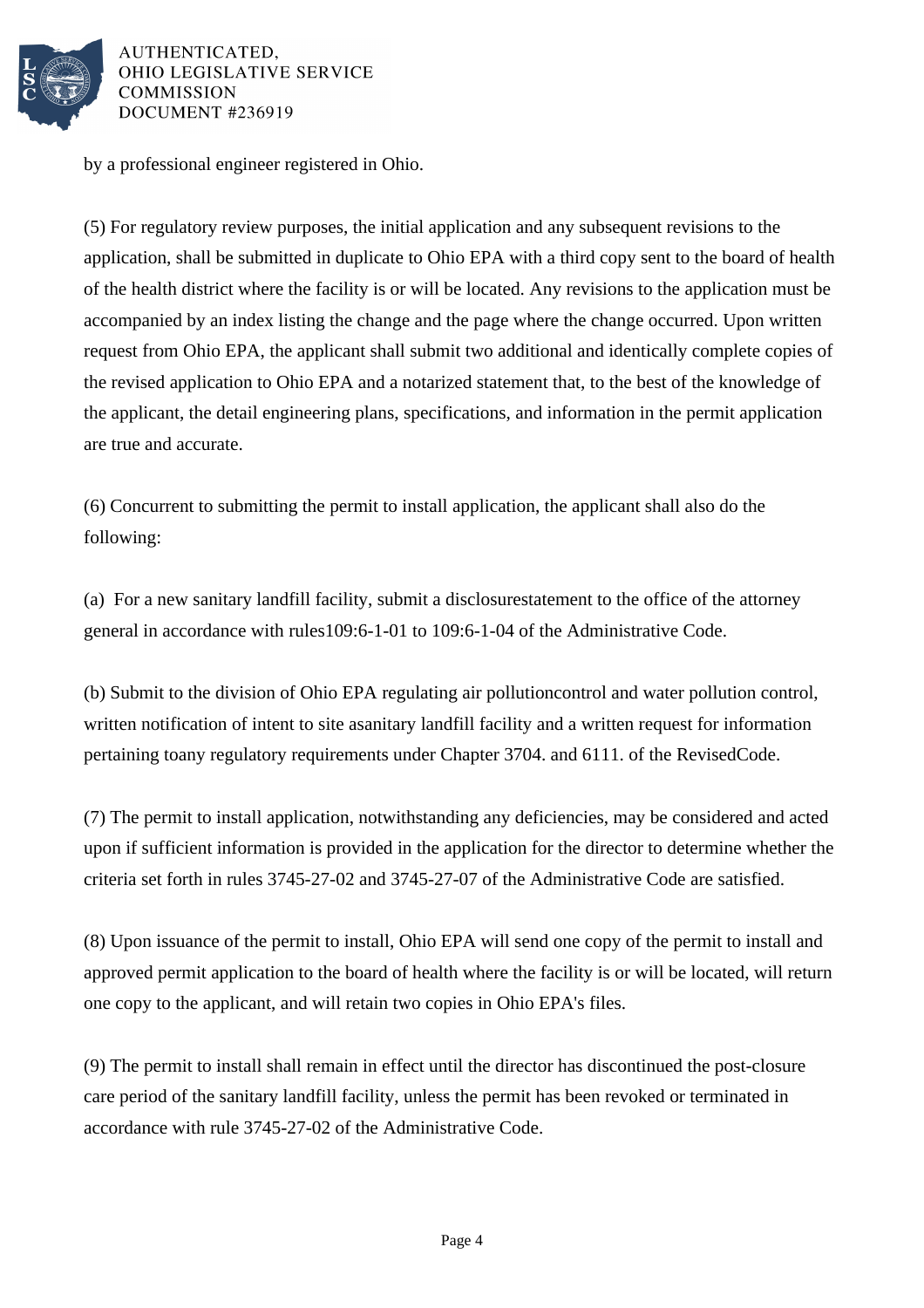

(B) Plan sheets. The following detail engineering plans, specifications, and information for each unit of a sanitary landfill facility shall be shown by means of drawings and narrative descriptions where appropriate. Minimum dimensions of the plan drawings shall be twenty-four inches by thirty-six inches.

 $(1)$  The detail engineering plan cover sheet, to be numbered sheet 1, shall contain the following information:

(a) The name of the sanitary landfill facility.

(b) The precise geographic location and boundaries of the sanitary landfill facility and the area within a five-mile radius including any airport runways to be shown on a road map with a scale of one inch equals no greater than one mile.

(c) The name and address of the permit to install applicant for the sanitary landfill facility.

(d) The name and address of the owner and operator of the sanitary landfill facility, if different from the applicant.

(e) The name and address of the person who prepared the plans.

(f) Index of plan sheets.

(2) Plan drawings, showing items located within the facility boundary or within one thousand feet of the limits of solid waste placement or as otherwise specified in this paragraph, shall be on a series of plan drawings numbered consecutively 2A, 2B, 2C, etc. A scale of one inch equals no greater than two hundred feet shall be used. All items specified in an individual subheading shall be shown on the same plan drawing, or a note shall be on the plan sheet stating the item does not exist within the specified distance from the limits of solid waste placement. An individual plan drawing may contain information specified in more than one individual subheading. The plan drawings shall include the following:

(a) Plan drawings pursuant to paragraph  $(B)(2)$  of this rule shall include the following: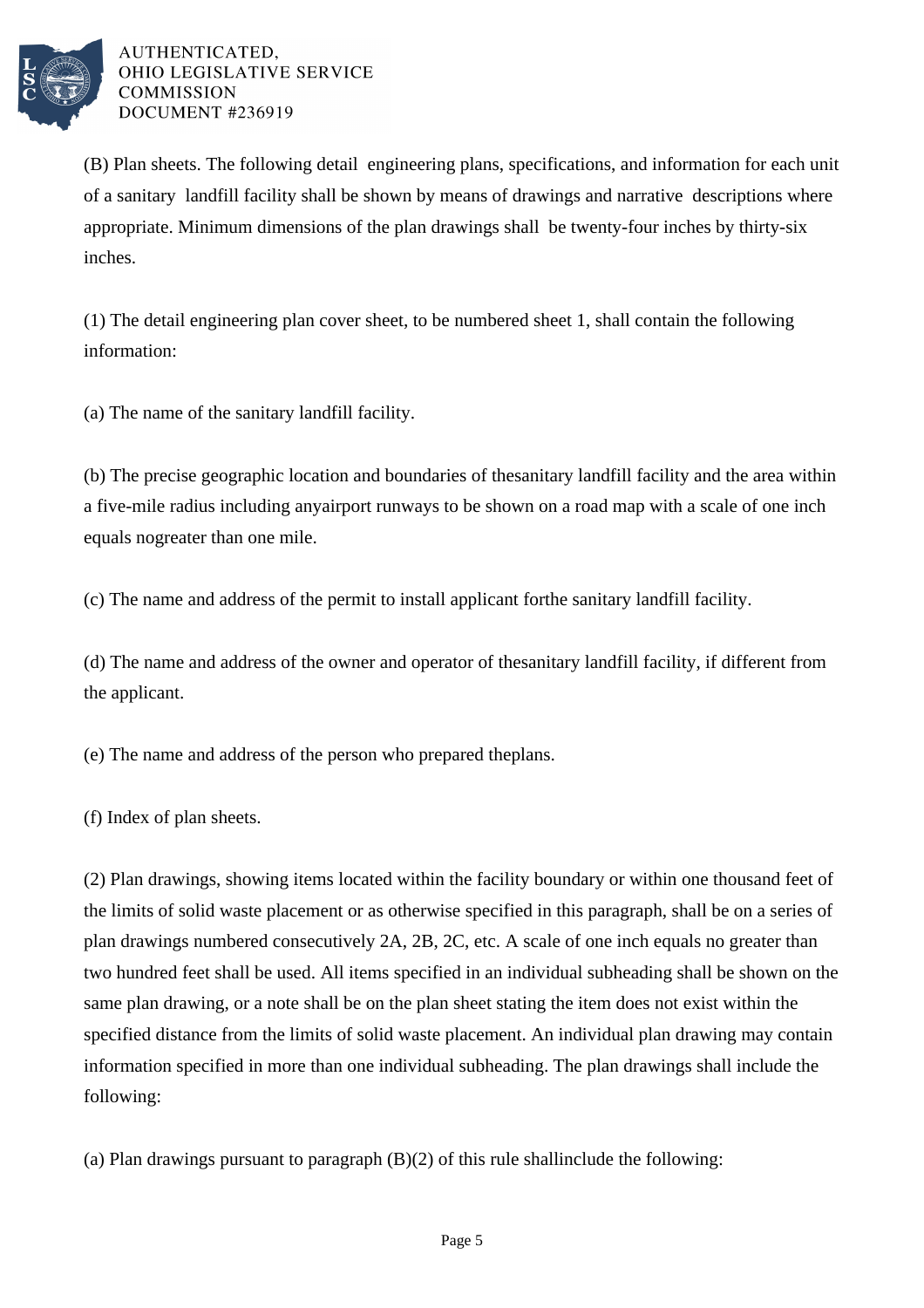

(i) The property lines of land owned or leased for the sanitary landfill facility as determined by a property survey conducted by a professional surveyor registered in Ohio.

(ii) The limits of solid waste placement, leachate storage structures, and leachate lift stations.

(iii) Occupied structures.

(iv) Existing topography showing streams, lakes, springs, wetlands, and other surface waters, with a contour interval no greater than five feet.

 $(v)$  The north arrow.

(vi) The location of survey marks.

(vii) Each unit of the sanitary landfill facility.

(viii) The facility boundary.

(b) The following based on publicly available information:

(i) Zoning classifications, property owners, and political subdivisions.

(ii) Man-made potential explosive gas migration pathways, including sewers, water lines, electrical cables, and other underground utilities; field tiles; french drains; pipelines; and other potential sources of explosive gas including oil wells, gas wells, and other landfills.

(iii) The limits of any regulatory floodplains.

(iv) National park or recreation areas, candidate areas for potential inclusion into the national park system, and any state park or established state park purchase areas.

(v) State nature preserves, state wildlife areas, national and state scenic rivers, any national wildlife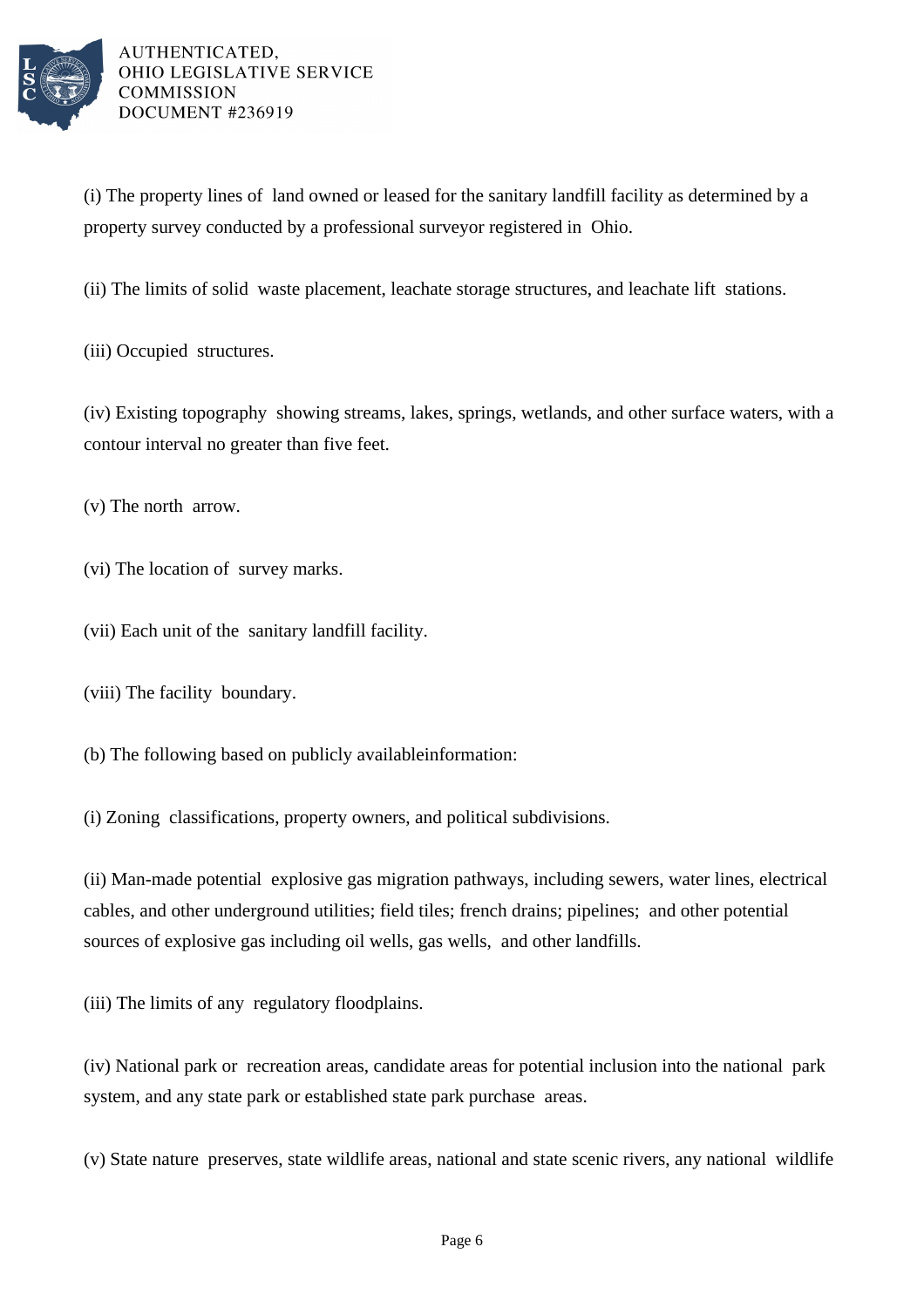

refuge, special interest areas, research natural areas in the Wayne national forest, outstanding national resource waters, and exceptional coldwater habitats or exceptional warmwater habitats as defined in Chapter 3745-1 of the Administrative Code.

(vi) Public and private water supply wells within two thousand feet of the limits of solid waste placement. A scale insert may be used if necessary.

(vii) The limits of drinking water source protection areas for public water systems using ground water that have been endorsed or delineated by Ohio EPA for a public water supply.

(viii) Faults that have had displacement in Holocene time.

(ix) Surface and underground mining of coal and noncoal minerals with the angle of draw within two thousand feet of the limits of solid waste placement using a scale insert if necessary, and oil and gas wells.

(x) The limits of aquifers declared by the federal government under the "Safe Drinking Water Act", 42 U.S.C 300f et. seq., to be a sole source aquifer.

(c) The limits of disturbance and the facility boundary. The limits of disturbance include but are not limited to the limits of excavation, borrow areas, storage areas, staging areas, areas to be cleared and grubbed, and roadways.

(3) Plan drawings, showing items located within three hundred feet of the limits of solid waste placement shall be on a series of plan drawings numbered consecutively 3A, 3B, 3C, etc. A scale of one inch equals no greater than two hundred feet shall be used. Each plan drawing shall include the items specified in paragraph  $(B)(2)(a)$  of this rule. All items specified in an individual subheading shall be shown on the same plan drawing unless specified otherwise. An individual plan drawing may contain information specified in more than one individual subheading. The plan drawings shall include the following:

(a) The location of existing or proposed pipes and conduits, electric lines, french drains, roads, and railroads; and any easements bordering or within the proposed facility boundaries.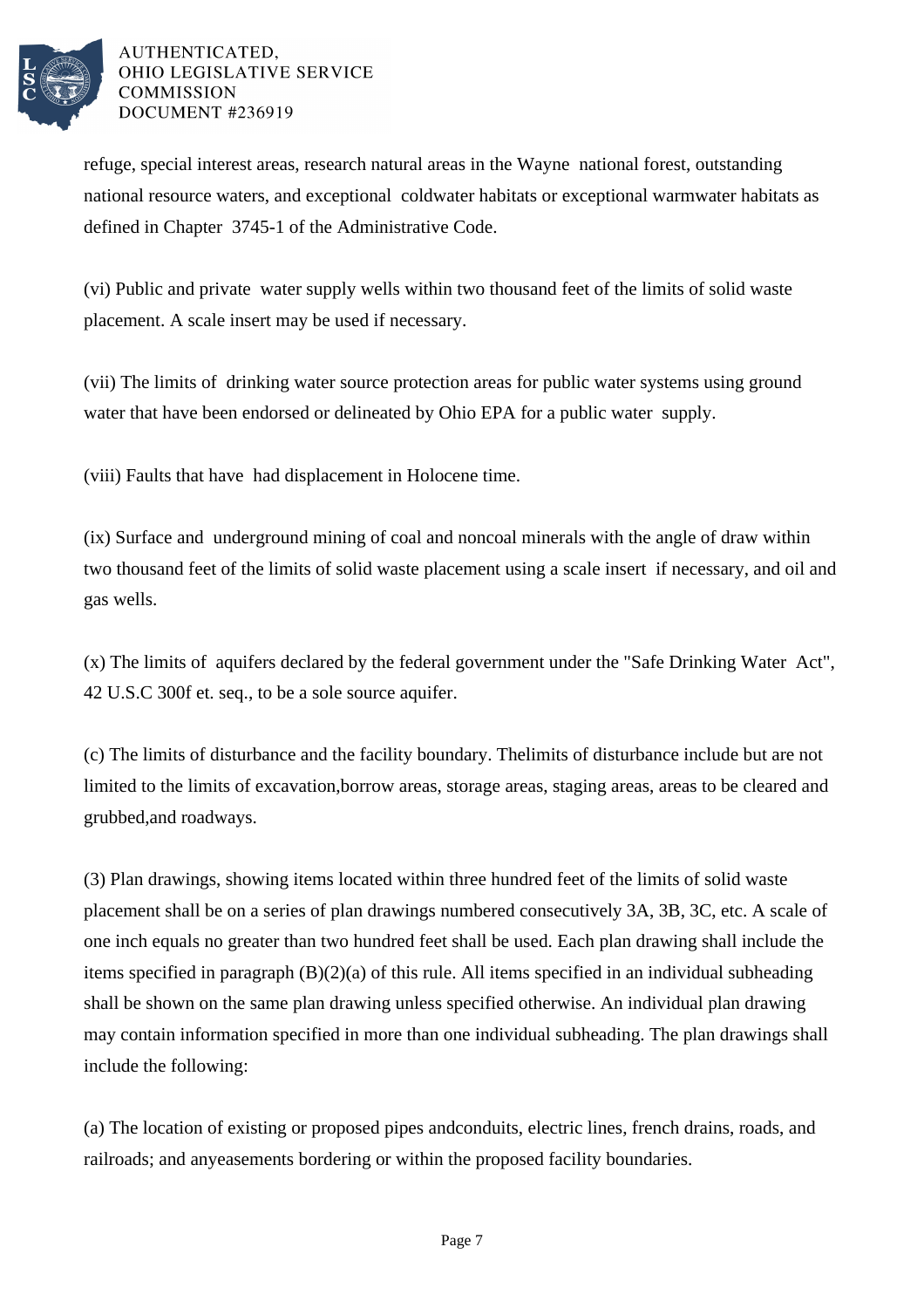

(b) The location of subsurface investigation sites, which are any location where subsurface conditions are investigated by data collection or evaluation, including but not limited to borings, test pits, monitoring wells, piezometers, tensiometers, geophysical survey stations, and soil gas survey stations; and proposed ground water monitoring wells.

(c) Potentiometric maps of the uppermost aquifer system and significant zones of saturation above the uppermost aquifer system. More than one plan sheet may be used.

(d) The location of any permanent ground water control structures.

(e) The location of any existing or proposed explosive gas control system.

- (f) A diagram showing the phases of the sanitary landfill facility.
- $(g)$  The location of any monocells or monofills.

[Comment: Scrap tires and secondary aluminum waste are only authorized for disposal at a sanitary landfill facility in a monofill or monocell. The applicant may opt to segregate other waste streams.

(h) The land set aside for leachate treatment or pretreatment facilities pursuant to paragraphs  $(K)(5)$ and  $(K)(6)$  of rule 3745-27-19 of the Administrative Code.

(4) Plan drawings for the entire sanitary landfill facility shall be on plan drawings numbered consecutively 4A, 4B, 4C, etc. A scale of one inch equals no greater than two hundred feet and contour intervals of no greater than five feet for slopes less than or equal to twenty-five per cent and ten feet for slopes greater than twenty-five per cent shall be used. The plan drawings shall show the boundaries and elevation and include the following:

(a) The horizontal and vertical limits of excavation proposed in the permit to install application, including any areas where added geologic material is necessary to comply with the isolation distance requirement in rule 3745-27-07 of the Administrative Code.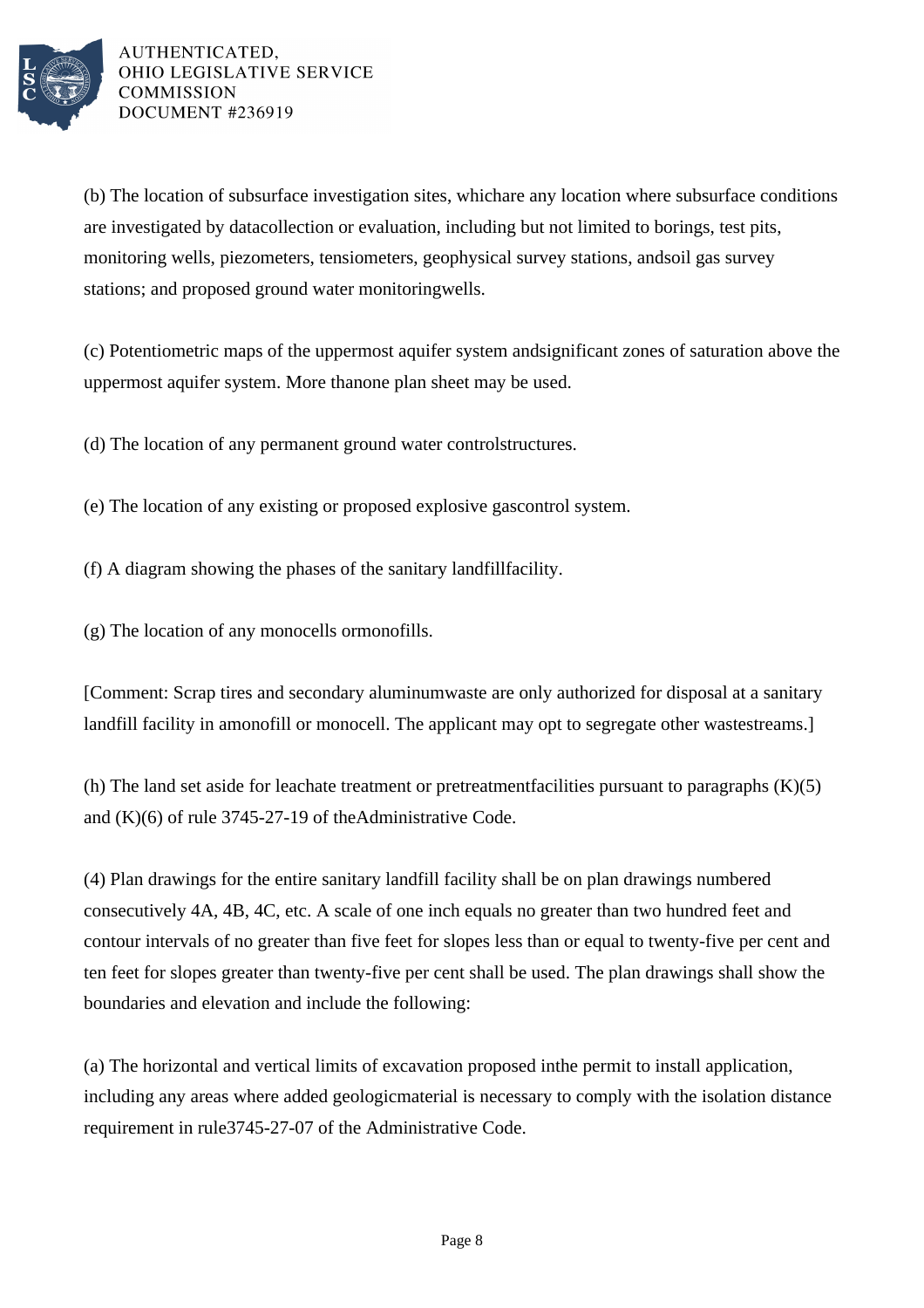

(b) The horizontal limits and top and bottom elevations of the recompacted soil liner proposed in the permit to install application.

(c) The top elevation of the leachate collection layer, pipe inverts, and layout of the leachate collection and management system, including any leachate storage structures and leachate lift stations proposed in the permit to install application.

(d) The horizontal limits and top and bottom elevations of existing waste and waste placement proposed in the permit to install application. Limits and elevations of existing waste can be determined by surveys. If a sanitary landfill facility does not have survey results, the applicant shall provide justification of the limits shown in the permit to install application. If the authorizing document does not show limits of existing waste placement, then the elevation of final waste placement shall be deemed to be two feet below the final grade shown, unless alternative limits are satisfactorily demonstrated to Ohio EPA.

(e) If a separatory liner/leachate collection system is necessary, its horizontal limits and top and bottom elevations.

(f) The horizontal limits and top and bottom elevations of the composite cap system the surface water control structures including permanent ditches to control run-on and runoff and sedimentation ponds showing the inlet and outlet, and any permanent ground water control structures proposed in the permit to install application.

 $(g)$  An established grid system with northings and eastings not more than five hundred feet apart.

(5) Cross sections on plan drawings numbered consecutively 5A, 5B, 5C, etc. shall clearly show the horizontal and vertical scale used and include the following:

(a) The hydrogeology at a sanitary landfill facility intercepted by borings or other subsurface investigation methods that show the following:

(i) Existing topography.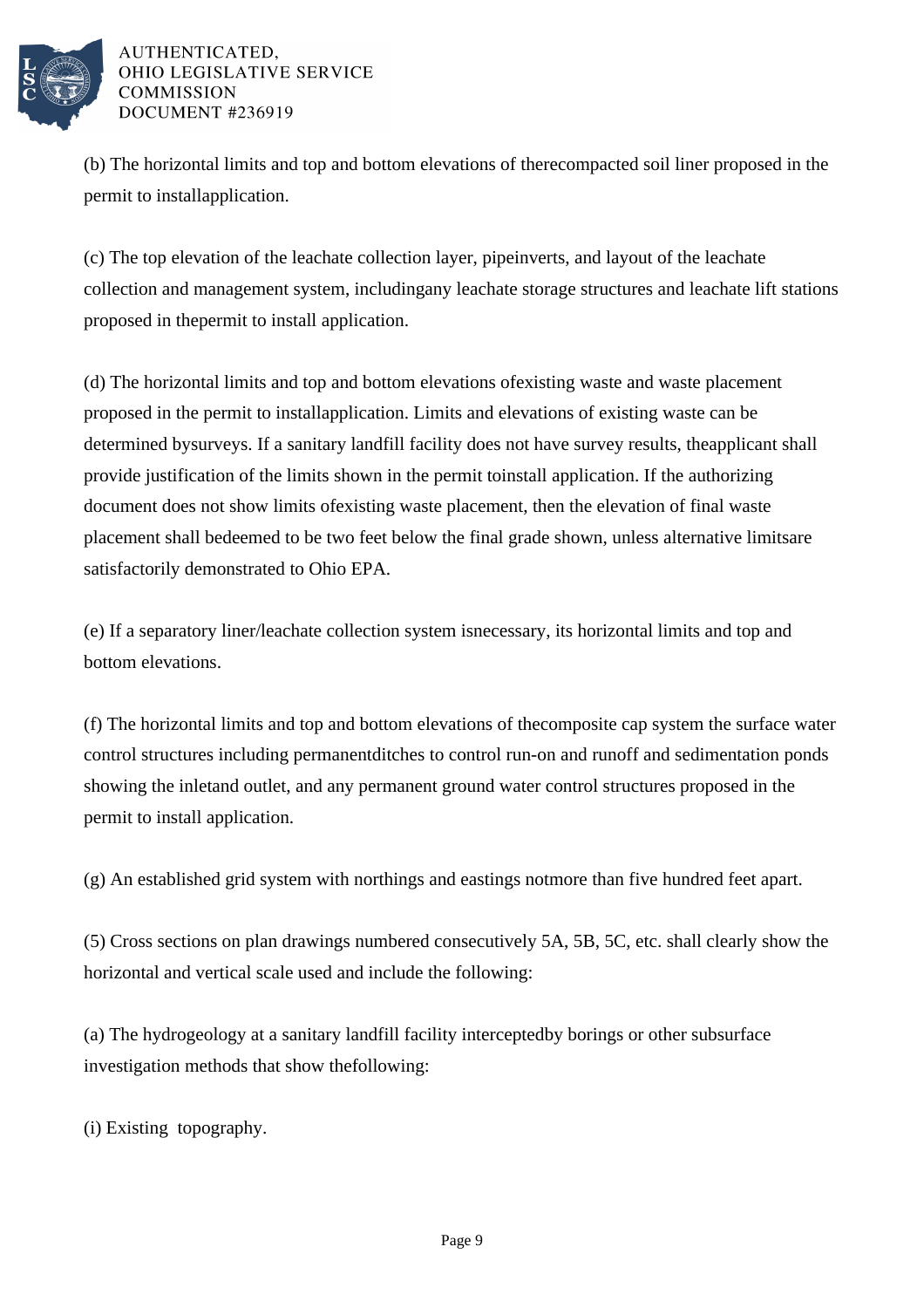

(ii) The horizontal and vertical limits of excavation proposed in the permit to install application.

(iii) The horizontal limits and top and bottom elevations of any added geologic material.

(iv) The horizontal limits and bottom elevations of the recompacted soil liner.

(v) The bottom of any subsurface leachate storage structures or leachate lift stations.

(vi) Geologic stratigraphy and significant zones of saturation corresponding to information from the subsurface investigation.

(vii) The uppermost aquifer system and saturated stratigraphic units above the uppermost aquifer system.

(viii) Subsurface investigation logs, monitoring well construction diagrams, and piezometer construction diagrams intercepted by the cross-section.

(ix) Any permanent ground water control structures.

(b) The perimeter of the property showing the natural potential explosive gas migration pathways.

(c) The length and width of the sanitary landfill facility dividing the facility into quarters (i.e. three cross-sections in each direction) showing the following:

[Comment: Additional cross-sections may be submitted.]

(i) Existing topography.

(ii) The proposed horizontal and vertical limits of excavation.

(iii) The horizontal limits, top elevations, and bottom elevations of existing waste and proposed areas of waste placement.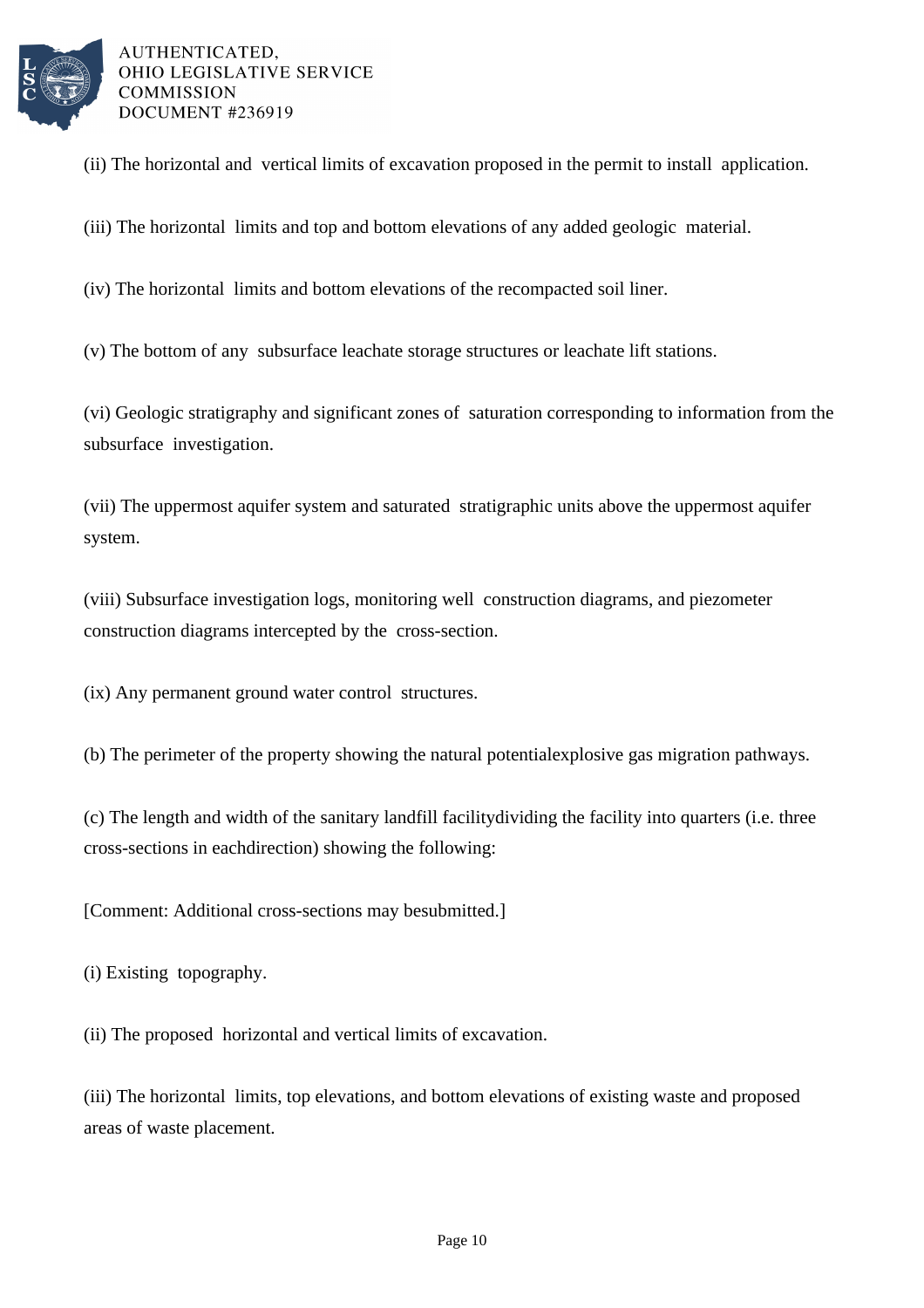

(iv) The horizontal limits, top elevations, and bottom elevations of the proposed composite cap system.

(d) If the permit to install application is for a vertical expansion, the following at an interval no greater than every three hundred feet of length and width of the vertical expansion:

- (i) Limits of existing waste with the date of the survey.
- (ii) Approved and proposed limits of waste placement.
- (iii) Separatory liner/leachate collection systems.

 $(6)$  Plan drawings showing the systematic development of each phase of the unit of the sanitary landfill facility. Each plan drawing numbered consecutively 6A, 6B, 6C, etc. shall show the phase, previously operated phases, the grid system established in accordance with paragraph  $(B)(4)(g)$  of this rule, and the following:

- (a) The location of the following to be installed prior to accepting waste in the depicted phase.
- (i) Ground water monitoring wells.
- (ii) Piezometers.
- (iii) Explosive gas permanent monitors, punch bar stations, and alarms.
- (iv) Leachate collection and management structures.
- (v) Surface water control structures.
- (b) The extent of waste placement for that phase.
- (c) The contours of any previously filled phases.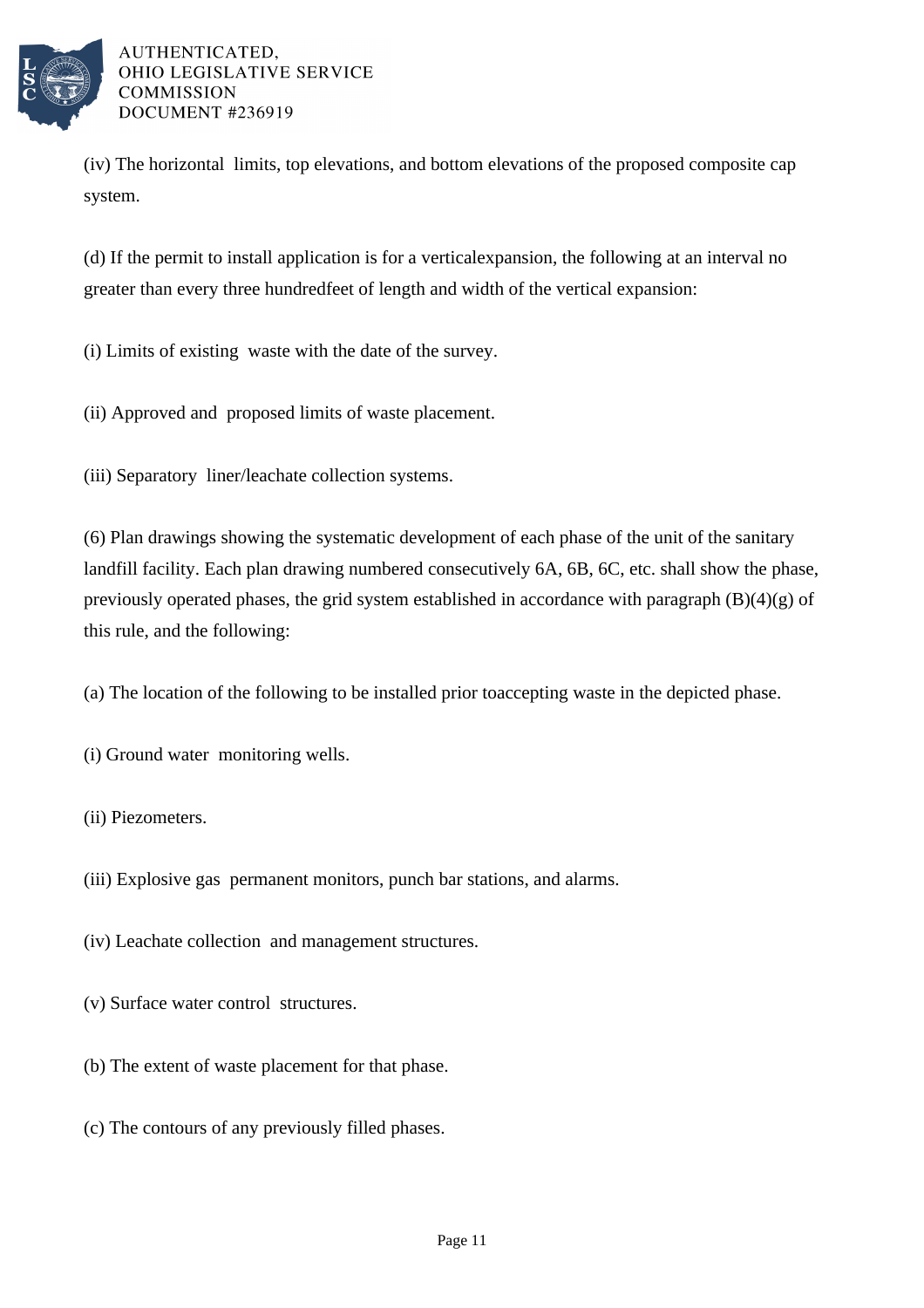

(d) The limits of final cover, transitional cover, and intermediate cover on the previously filled phases.

(e) The contours of the bottom limits of solid waste placement for the depicted phase.

(f) The location of access roads for the depicted phase.

 $(g)$  The permanent and temporary measures to be utilized to control surface water run-on and runoff, erosion, and any temporary or permanent ground water control structures.

(7) The following detail drawings shall be on plan drawings numbered consecutively 7A, 7B, 7C, etc.:

(a) Recompacted soil liner, flexible membrane liner, and geosynthetic clay liner if applicable, liner cushion layer, leachate collection layer, and filter layer; any engineered components that are constructed through the composite liner system; and the interface between phases.

(b) Composite cap system, including any engineered components that are constructed through the composite cap system, and surface water control structures.

(c) Relationship of the composite cap system to the leachate collection and management system and to the composite liner system.

(d) Leachate collection and management system elements including but not limited to the following:

(i) Leachate collection layer.

(ii) Collection pipes, including bedding media and boots.

(iii) Filter layer.

(iv) Sumps.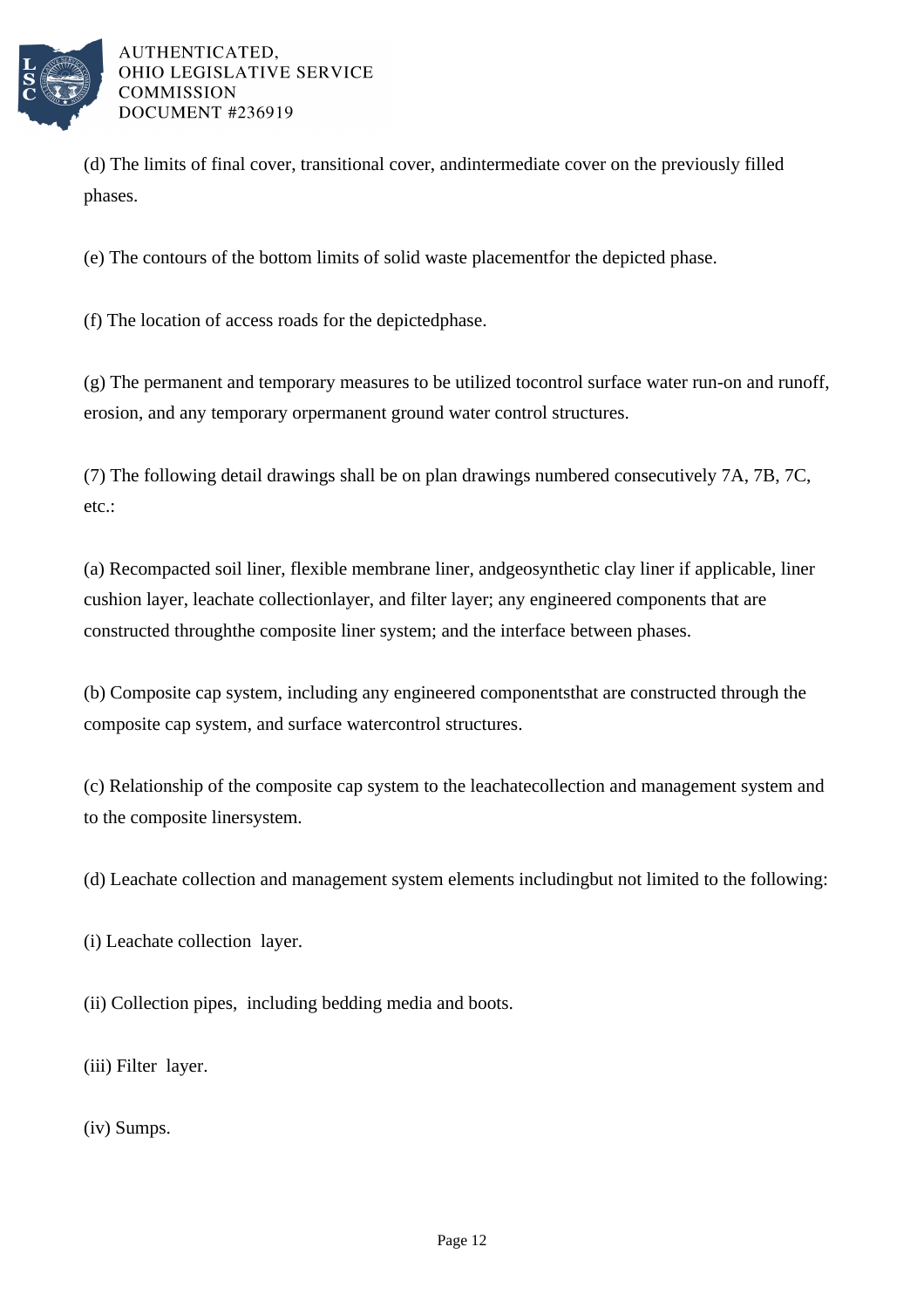

- (v) Conveyance apparatus, including leachate lift stations.
- (vi) Storage tanks and leachate ponds.
- (e) Permanent ground water control structures, if applicable.
- (f) Ground water monitoring well and piezometer construction.
- (g) Explosive gas control system elements.
- (h) Separatory liner/leachate collection systems, if applicable.
- (i) Monocell or monofill separatory structures, if applicable.
- (j) Sedimentation pond and discharge structures and surface water run-on and runoff control structures.
- (k) Other necessary details including but not limited to structural fill for berms and subbase, gas collection layer, and transitional cover.
- (C) Reports. The following information shall be presented in narrative form in a report with a table of contents and divided and labeled according to paragraphs  $(C)(1)$  to  $(C)(10)$  of this rule.
- (1) Summary. Summary of the facility environs and a demonstration that the sanitary landfill facility will meet the criteria for permit approval as specified in rules  $3745-27-02$  and  $3745-27-07$  of the Administrative Code. The demonstration shall include a discussion of the current and previous owner's and current and previous operator's compliance with any authorizing document applicable to the facility, the facility's limits of waste placement, the location restriction demonstrations, and operational criteria.
- (2) Variance and exemption requests. Any variance or exemption requests from the requirements contained in rules 3745-27-07 to 3745-27-12, 3745-27-14 to 3745-27-16, 3745-27-19, or 3745-27-20 of the Administrative Code.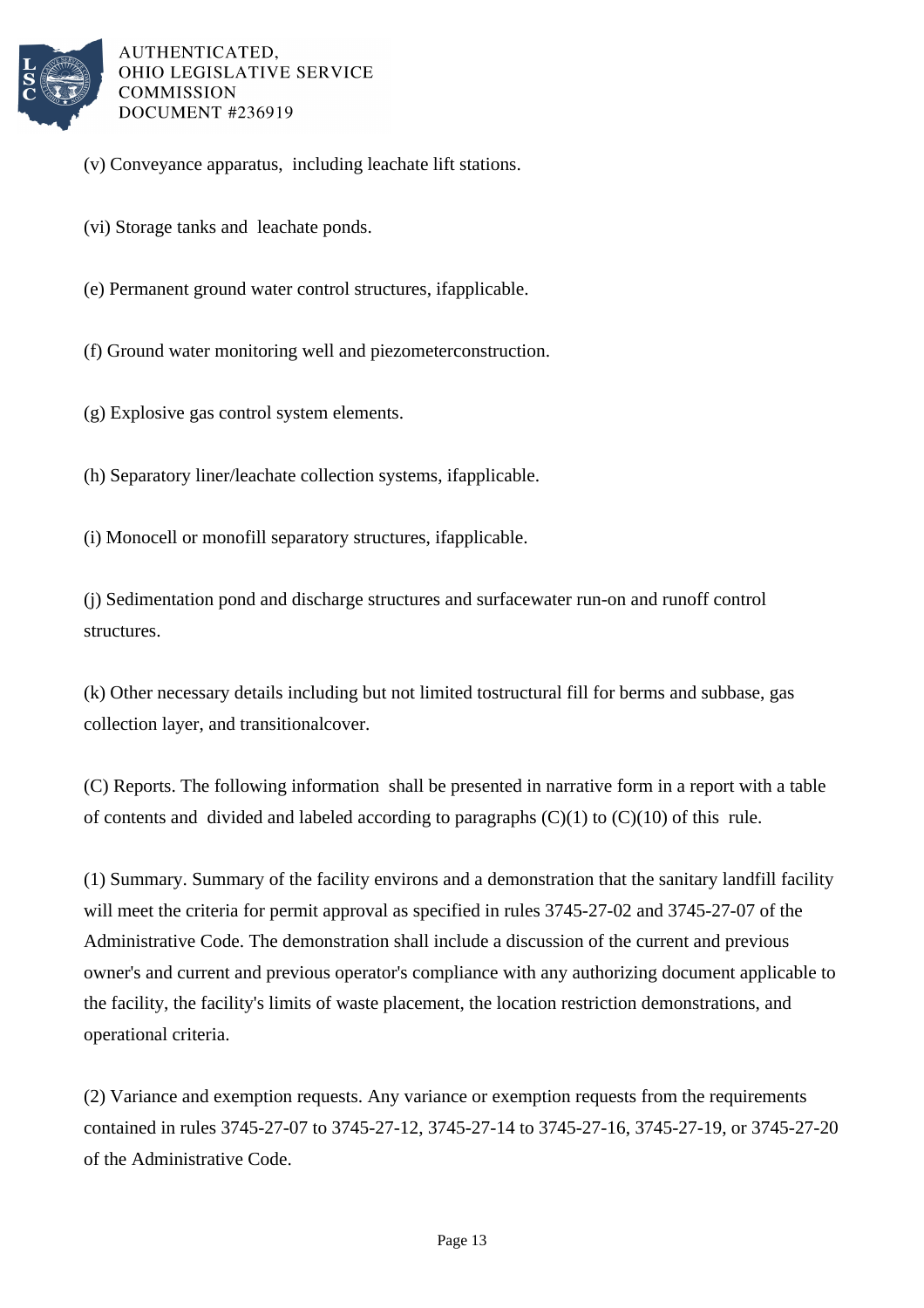

(3) Site investigation. A hydrogeologic and geotechnical site investigation report, which shall include at a minimum the following:

(a) Sufficient information to allow the director to determine the suitability of the site for solid waste disposal through the following:

(i) Identification and characterization of the hydrogeology of the uppermost aquifer system and stratigraphic units that exist above the uppermost aquifer system.

(ii) Characterization of the site geology and hydrogeology to allow for the evaluation of the proposed design of the sanitary landfill facility and to ensure that it will be in compliance with the requirements of rules 3745-27-07 and 3745-27-10 of the Administrative Code.

[Comment: The narrative portion of the hydrogeologic and geotechnical report focuses on the siting and ground water monitoring issues. The subsurface investigation portion of the report also addresses geotechnical and design issues.]

(b) A description, based on publicly available information, of the regional geology and hydrogeology within one mile of the proposed sanitary landfill facility. At a minimum, the description shall include the following:

[Comment: Publicly available information regarding unstable areas is placed in a separate section located in the geotechnical analysis in paragraph  $(C)(4)$  of this rule.]

(i) The identification and average yield of the regional aquifer system.

(ii) The direction of ground water flow in the regional aquifer system.

(iii) The identification of recharge and discharge areas of the regional aquifer system.

(iv) Regional stratigraphy, including any regional stratigraphic or structural features, such as the bedrock surface, bedrock dip, or joint systems, that may influence the ground water flow system.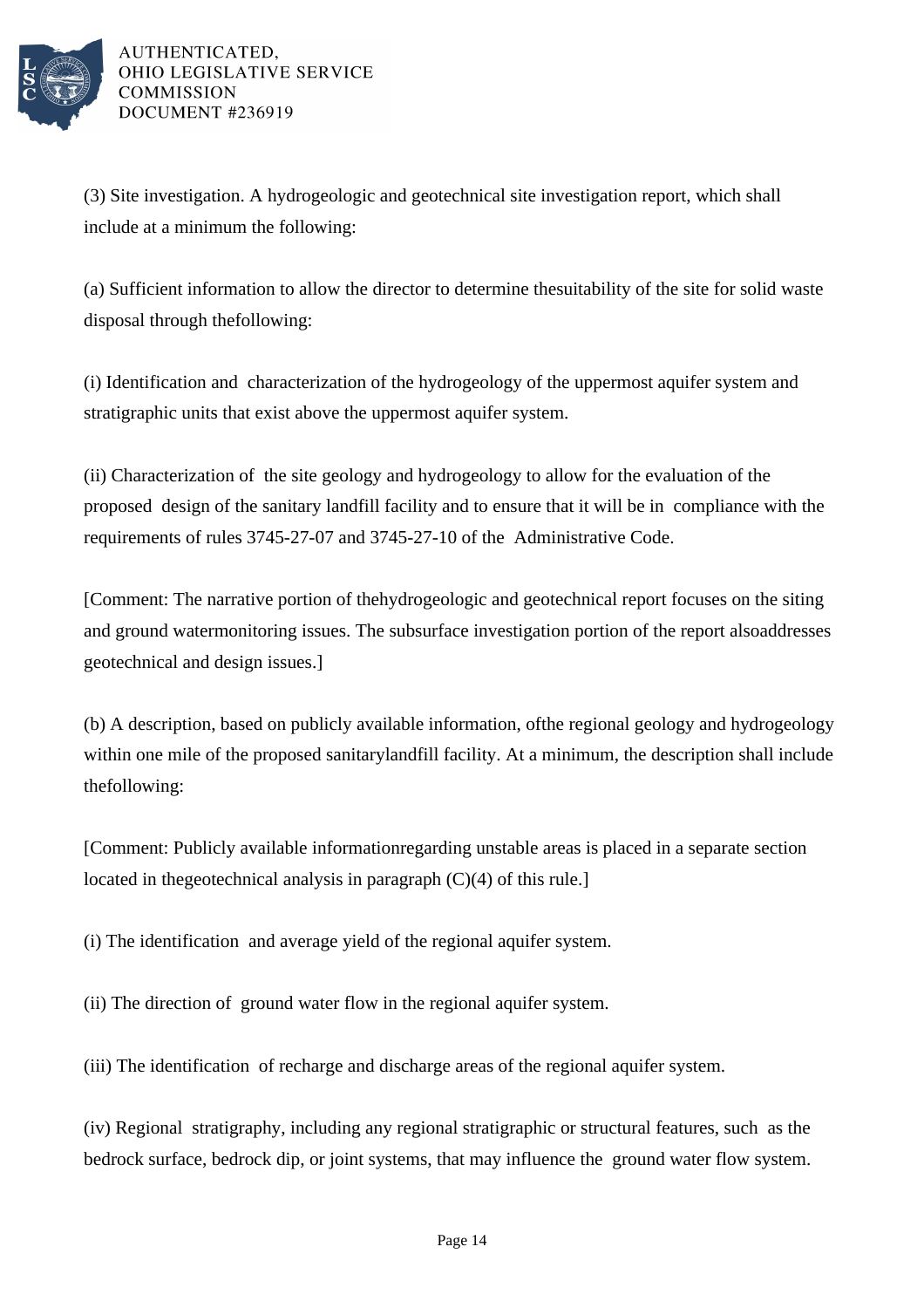

(v) A description of the regional geomorphology, including the location of surface water bodies, floodplains, and a description of any topographic features that may influence the ground water flow system.

(c) The following documents:

(i) If any surface or underground mines were identified in accordance with paragraph  $(B)(2)(b)(ix)$ of this rule, a letter from the Ohio department of natural resources, division of mineral resources management or other appropriate agency verifying the type, mining method, location, depth, and status of the mine.

(ii) Documentation of who owns the mineral rights below the sanitary landfill facility.

(iii) If any oil or gas wells were identified in accordance with paragraph  $(B)(2)(b)(ix)$  of this rule, a letter from the Ohio department of natural resources or other appropriate agency verifying the type, location, depth, and status of the well.

(iv) A letter from the United States army corps of engineers agreeing with the wetland delineation, depicted on the plan drawing with the information pursuant to paragraph  $(B)(2)(a)(iv)$  of this rule, including confirmation of any isolated wetlands or if no wetlands are present.

(d) A detailed description and analysis of the geology and hydrogeology under the proposed sanitary landfill facility. This description shall be based on data collected using appropriate subsurface investigatory methods such as borings, piezometers, monitoring wells, tensiometers, geophysical surveys, soil gas surveys, dutch cone penetrometers, and test pits. At a minimum, the description and analysis shall include the following:

[Comment: This information may also be used in the geotechnical analysis pursuant to paragraph  $(C)(4)$  of this rule.]

(i) The consolidated and unconsolidated stratigraphic units from the ground surface down to the base of the uppermost aquifer system including the following: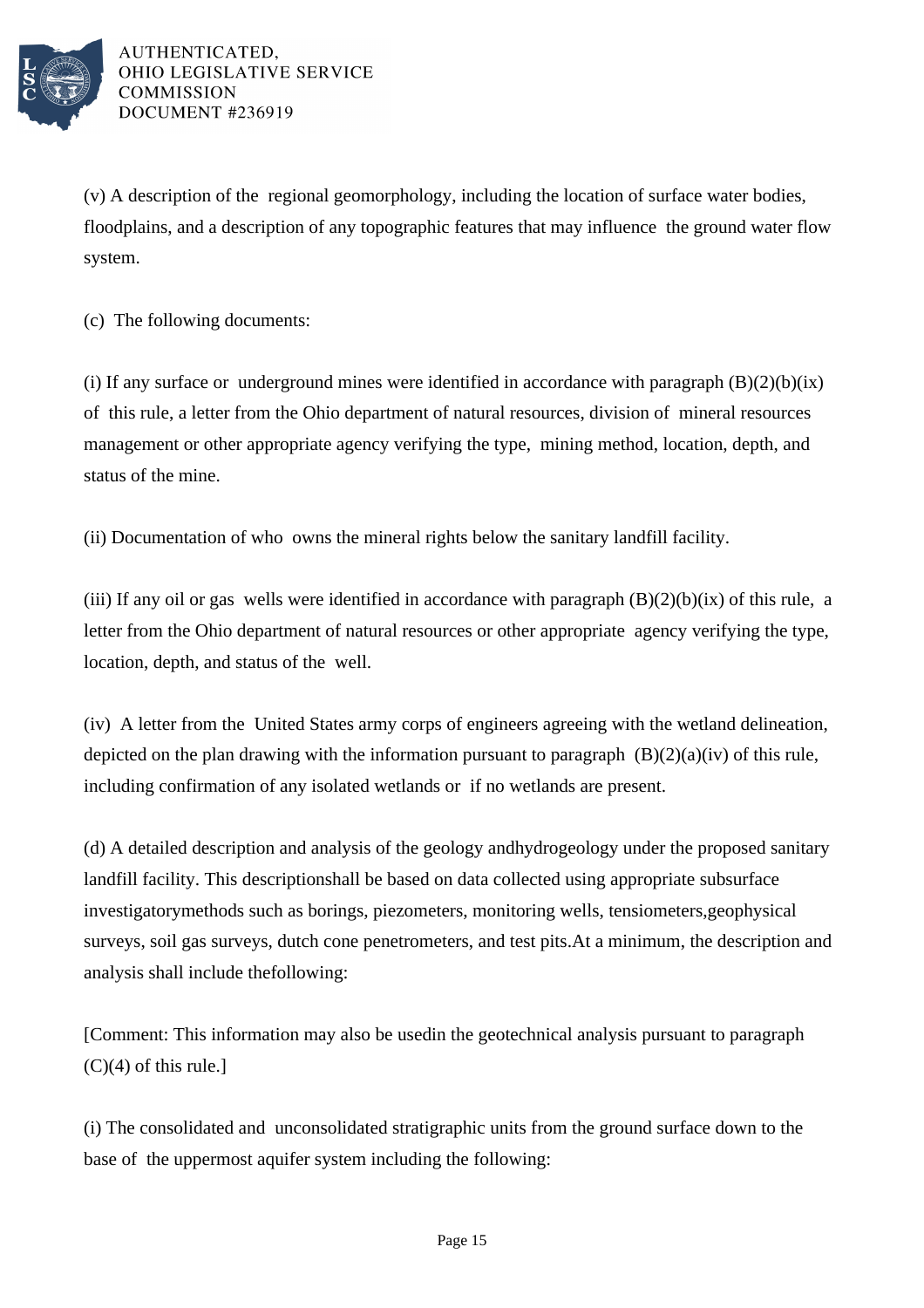

(a) The following characteristics, composition, and features:

(i) For unconsolidated stratigraphic units, the textural classification in accordance with ASTM D2487.

(ii) For consolidated stratigraphic units, the rock type such as limestone, dolomite, coal, shale, siltstone, or sandstone.

(iii) Color.

 $(iv)$  Moisture content.

(v) Stratigraphic features such as layering, interbedding, or weathering.

(vi) Structural features such as fracturing or jointing.

(vii) Visible accessory minerals such as pyrite, calcite, or gypsum.

(viii) Hydraulic conductivity.

(b) Thickness.

(c) Lateral extent.

(d) Depth and elevation.

(e) Variations in texture, saturation, stratigraphy, structure, or mineralogy exhibited by each stratigraphic unit that could influence the ground water flow or quality in the uppermost aquifer system or any overlying zones of saturation.

(ii) The local geomorphology at the proposed sanitary landfill facility including surface water bodies or topographic features that may influence the ground water flow in the uppermost aquifer system or any overlying significant zones of saturation.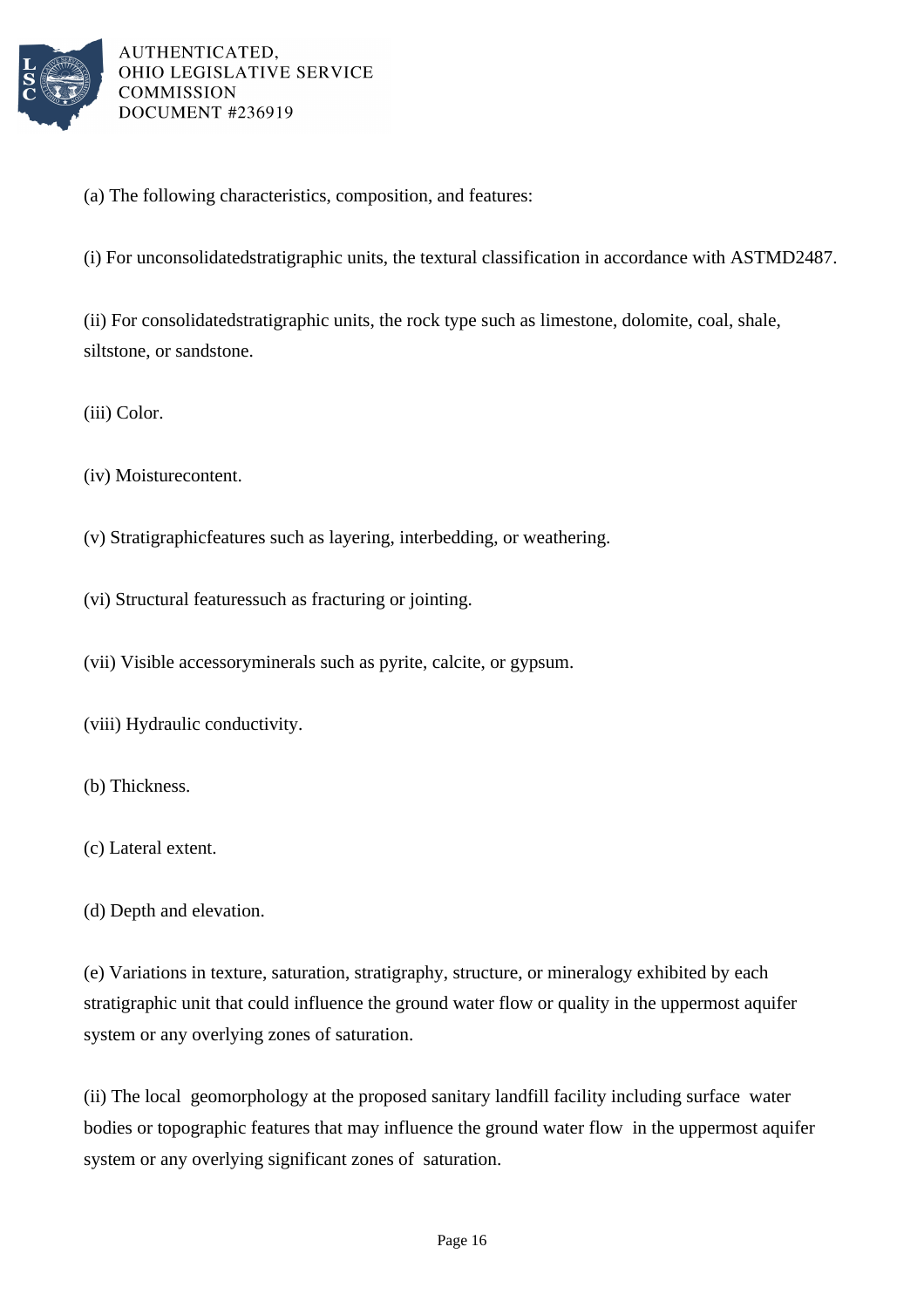

(iii) Any local structural geology features under the proposed sanitary landfill facility that may influence the ground water flow in the uppermost aquifer system or any overlying significant zones of saturation.

(iv) The uppermost aquifer system and significant zones of saturation above the uppermost aquifer system. This description shall include the depth to, and lateral and vertical extent of, the uppermost aquifer system and significant zones of saturation above the uppermost aquifer system. This description and analysis shall include but not be limited to the following:

(a) Temporal fluctuations in ground water levels over a period of time to determine the seasonal effects on ground water flow directions.

(b) An interpretation of the ground water flow system including hydraulic conductivity, rate of flow, direction of flow, vertical and lateral components of flow, and interconnections between and within the uppermost aquifer system and any significant zones of saturation above the uppermost aquifer system. This interpretation shall be described in both narrative and map form.

(c) Identification and characterization of recharge and discharge areas within the boundaries of the proposed sanitary landfill facility. This shall include any relationships of ground water with seeps, springs, streams, and other surface water features.

(d) Yield of any significant zones of saturation and of the uppermost aquifer system.

(v) If the applicant chooses, a site specific justification based on evidence gathered in accordance with paragraph  $(C)(3)(b)$  of this rule, that an unconsolidated aquifer system capable of sustaining a yield of one hundred gallons per minute for a twenty-four-hour period is not located beneath the facility.

(e) A description and quantification of the ground water quality of the uppermost aquifer system and significant zones of saturation above the uppermost aquifer system. The description and quantification of ground water quality shall describe and quantify the rate, extent, and concentration of any ground water contamination located under the facility.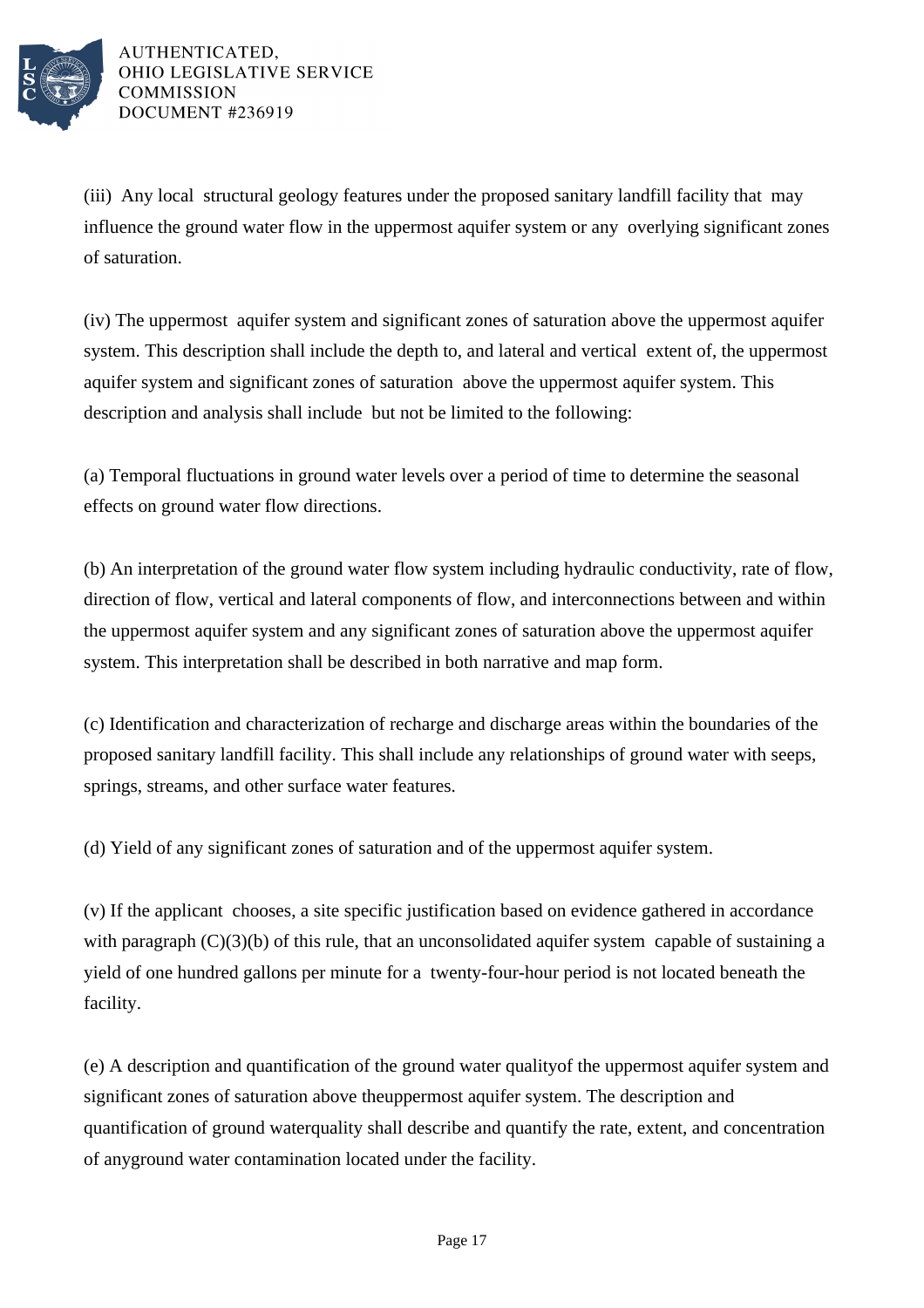

(f) Subsurface investigation information used to prepare the site investigation report narrative in accordance with paragraphs  $(C)(3)(b)$ ,  $(C)(3)(d)$  and  $(C)(3)(e)$  of this rule and the geotechnical analyses in accordance with paragraph  $(C)(4)$  of this rule. The submitted information shall be adequate to satisfy the performance standards of paragraphs  $(C)(3)(a)$  and  $(C)(4)$  of this rule. At a minimum, the information shall include the following:

[Comment: The narrative portion of the hydrogeologic and geotechnical report focuses on the siting and ground water monitoring issues. The subsurface investigation portion of the report also addresses geotechnical and design issues.]

(i) Publicly available information collected and used to prepare the site investigation report narrative in accordance with paragraph  $(C)(3)(b)$  of this rule and the plan sheets in accordance with paragraph  $(B)(2)$  of this rule. At a minimum, publicly available information includes the following:

(a) Well logs and, where applicable, the decommissioning records for public and private water supply wells within one mile of the proposed sanitary landfill facility.

(b) The Ohio department of natural resources county ground water resource maps or other appropriate regional hydrogeological data.

(c) Other publicly available information.

(ii) Information collected at the site for each stratigraphic unit from the surface to the bottom of the uppermost aquifer system or to one hundred and fifty feet below the proposed composite liner system, whichever is shallower. The information shall be used to prepare the site investigation report narrative in accordance with paragraph  $(C)(3)(d)$  of this rule. This information shall be presented on logs appropriate for the subsurface investigatory method used. At a minimum, the information shall include the following:

[Comment: The subsurface investigation conducted to provide the information pursuant to this paragraph may be combined with the subsurface investigation conducted to provide the information pursuant to paragraph  $(C)(3)(f)(v)$  of this rule.]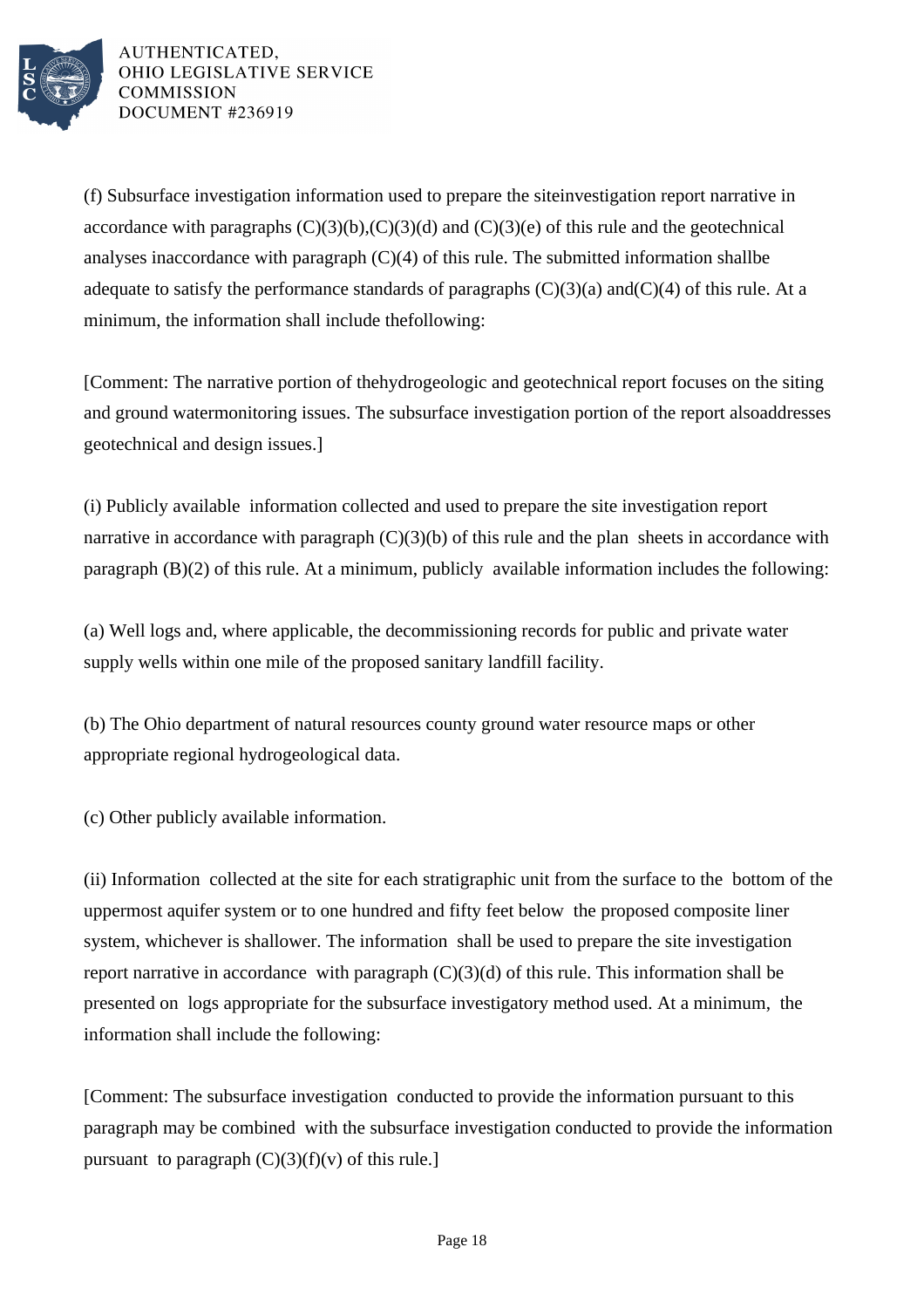

- (a) The northing and easting location coordinates of the subsurface investigation site.
- (b) Surface elevation surveyed to the nearest tenth of a foot.
- (c) Depth interval for each stratigraphic unit.

(d) Field descriptions of the consolidated and unconsolidated units. At a minimum, the information shall include the following:

(i) Textural classification for each unconsolidated stratigraphic unit in accordance with ASTM D2487.

(ii) Color.

- (iii) Moisture content.
- (iv) Stratigraphic features such as layering, interbedding, or weathering.
- $(v)$  Structural features such as fracturing or jointing.
- (vi) Visible accessory minerals such as pyrite, calcite, or gypsum.
- (vii) Rock type such as limestone, dolomite, coal, shale, siltstone or sandstone.
- (viii) Thickness.
- (ix) Variations in texture, saturation, stratigraphy, structure or mineralogy in each stratigraphic unit.
- (e) Depth to saturation.
- $(f)$  Hydraulic conductivity, including the following:
- (i) For saturated unconsolidated stratigraphic units, at least one field measurement of hydraulic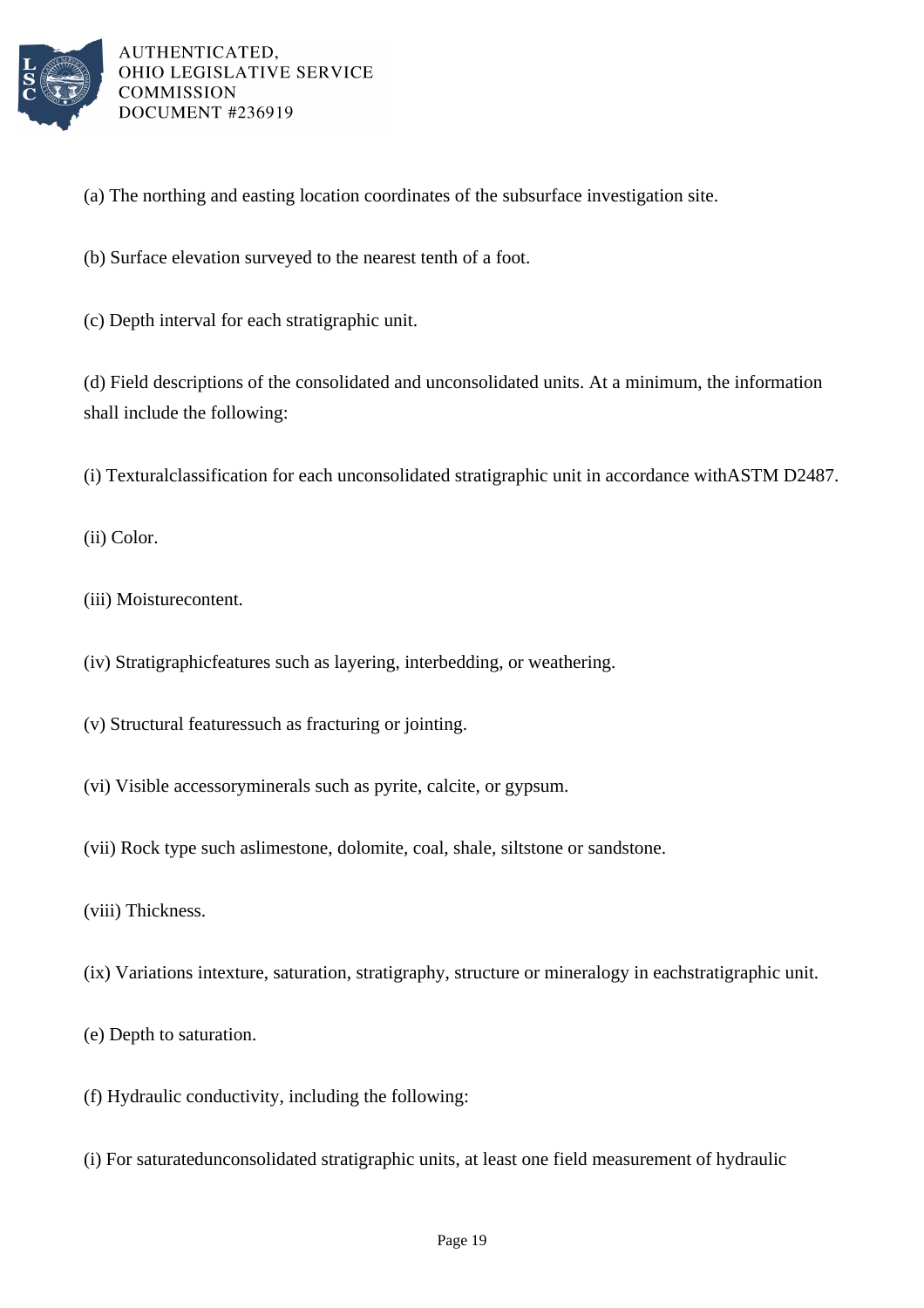

conductivity per saturated unconsolidated unit and one additional measurement per saturated unconsolidated unit for each twenty acres.

(ii) For unconsolidated stratigraphic units, from which an undisturbed sample can be collected, at least one laboratory measurement of vertical hydraulic conductivity per unconsolidated unit and one additional measurement per unconsolidated unit for each twenty acres.

(iii) For saturated consolidated stratigraphic units, at least one field measurement of hydraulic conductivity per saturated consolidated unit and one additional measurement per saturated consolidated unit for each twenty acres.

[Comment: Most field methods for measuring hydraulic conductivity primarily evaluate lateral hydraulic conductivity, but also account for at least some effects of vertical hydraulic conductivity over the tested interval. In cases where laboratory measurements of vertical hydraulic conductivity are obtained for unconsolidated saturated units which are wholly or partially saturated, the vertical hydraulic conductivity should be compared to the field hydraulic conductivity to help evaluate the extent to which near-vertical fractures may be contributing to ground water flow through the unit. Hydraulic conductivity data should be interpreted with respect to the primary and secondary porosity features that are observed or are reasonably expected to occur in the investigated units, as well as the stratigraphic and structural features of the investigated units.]

(g) Yield of any significant zones of saturation and of the uppermost aquifer.

(h) If an unconsolidated aquifer system capable of sustaining a yield of one hundred gallons per minute for a twenty-four-hour period is suspected beneath the facility based on evidence gathered in accordance with paragraph  $(C)(4)(b)$  of this rule, and the applicant proposes to revise that finding, the applicant must provide adequate site-specific information on the suspected aquifer system to justify any requested revision including but not limited to the yield of any aquifer systems below the uppermost aquifer system.

(iii) A construction diagram of each monitoring well and piezometer. At a minimum, the diagram shall include the following: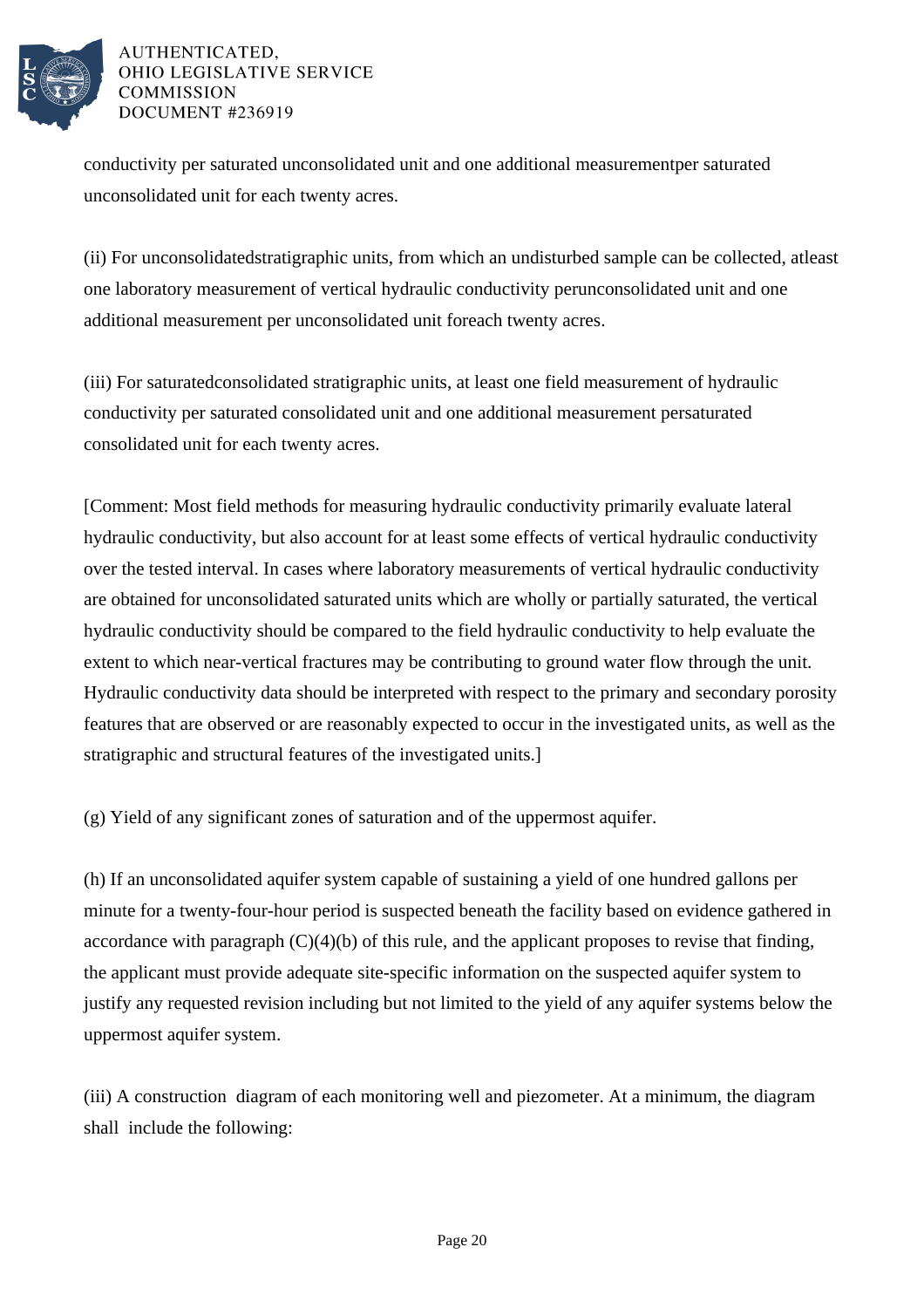

(a) The top-of-casing elevation used for water level measurement reference surveyed to the nearest hundredth foot.

(b) The boring diameter and the inside diameter of the well casing.

(c) The total depth of the boring and the total depth of the well.

(d) The screened interval depth and elevation, and the screen slot size.

(e) A description of construction materials and depth intervals for construction materials.

(iv) Data gathered by sampling and analyzing the ground water from the uppermost aquifer system and significant zones of saturation above the uppermost aquifer system. These samples shall at a minimum be analyzed for compounds 1 to 78 listed in appendix I to rule 3745-27-10 of the Administrative Code.

(v) Information collected at the site and used to prepare the geotechnical analysis in accordance with paragraph  $(C)(4)$  of this rule. This information shall be presented on logs appropriate for the subsurface investigatory method used. The subsurface investigatory method and frequency must be adequate to find the unconsolidated stratigraphic units susceptible to bearing capacity failure, static stability failure, seismic stability failure, or settlement at the site. The information shall be collected for each unconsolidated stratigraphic unit under the facility down to fifty feet below the proposed depths of excavation. At a minimum, the information shall include the following:

[Comment: Ohio EPA recommends a frequency of one subsurface investigatory site for every four acres on a more or less uniform grid across the site. However, for sites which are located in areas where landslides or mass movements of unconsolidated material have occurred, or are underlain by complex geology with multiple unconsolidated stratigraphic units, more borings may be necessary pursuant to paragraph  $(A)(1)$  of this rule. Sites that are located in areas with a consistent stratigraphy, which is supported by comprehensive and reliable information from previous studies, may use a lower frequency of borings. Ohio EPA recommends against boring through cap, existing waste, or liner to obtain this information. Other methods or increased borings around the landfill footprint should be used.]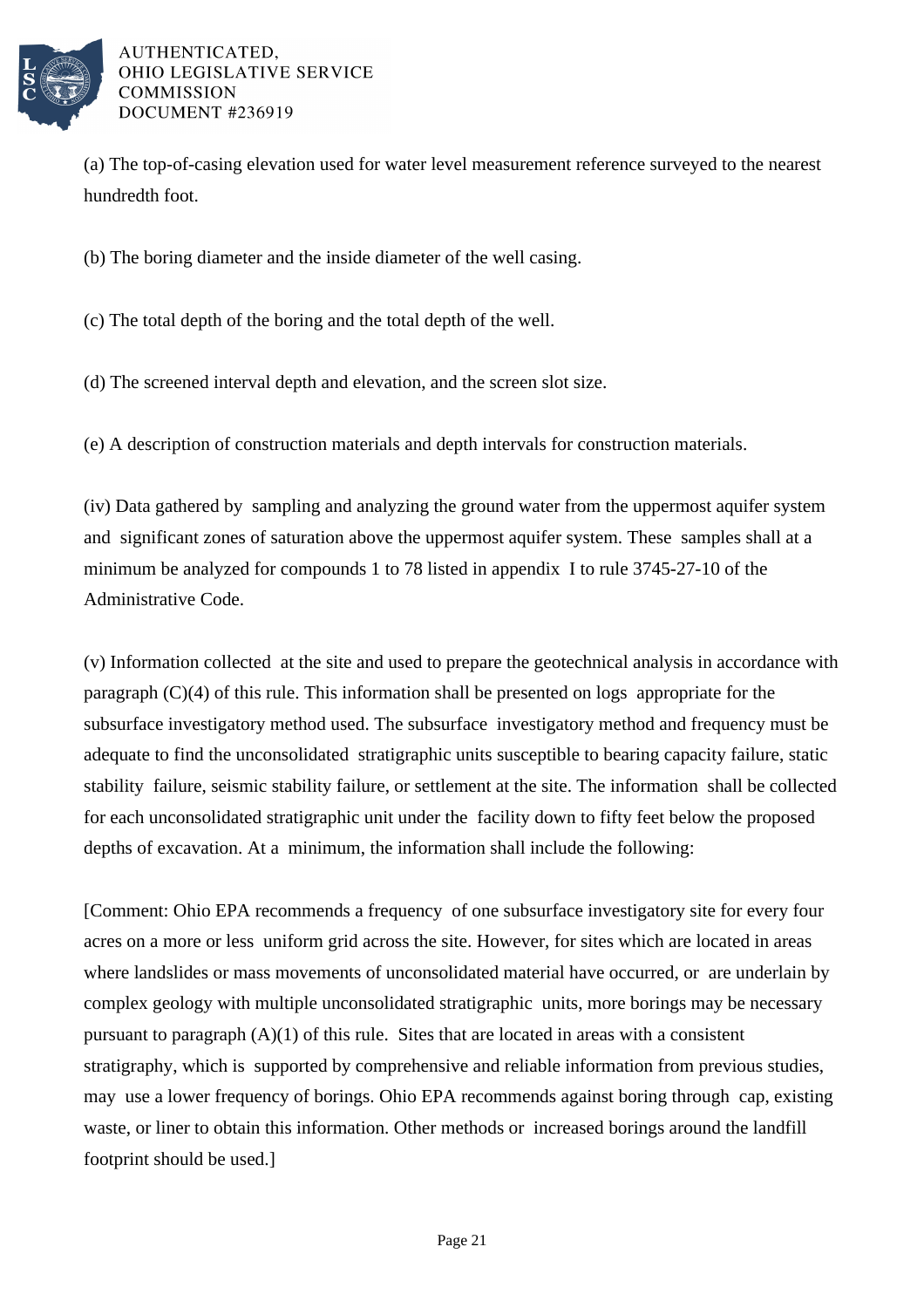

[Comment: Given the objective of finding thin unconsolidated stratigraphic units susceptible to bearing capacity failure, static stability failure, seismic stability failure, or settlement, the unconsolidated stratigraphic units should be logged continuously, and the subsurface investigation may also need to go deeper if publicly available data gathered pursuant to paragraph  $(C)(4)(h)$  of this rule or if field data gathered pursuant to paragraph  $(C)(3)(d)(i)$  of this rule indicate that deeper susceptible units exist.]

[Comment: The subsurface investigation conducted to provide the information pursuant to this paragraph may be combined with the subsurface investigation conducted to provide the information pursuant to paragraph  $(C)(3)(f)(ii)$  of this rule.]

(a) Northing and easting location coordinates.

(b) Surface elevation surveyed to the nearest tenth of a foot.

(c) Depth interval for each stratigraphic unit.

(d) Field descriptions of the unconsolidated units. At a minimum, the information shall include the following:

(i) Textural classification for each unconsolidated stratigraphic unit in accordance with ASTM D2487.

- (ii) Color.
- (iii) Moisture content.
- (iv) Stratigraphic features such as layering, interbedding, or weathering.
- (v) For fine-grained unconsolidated units, field descriptions of consistency and plasticity or dilatancy.

(vi) Thickness.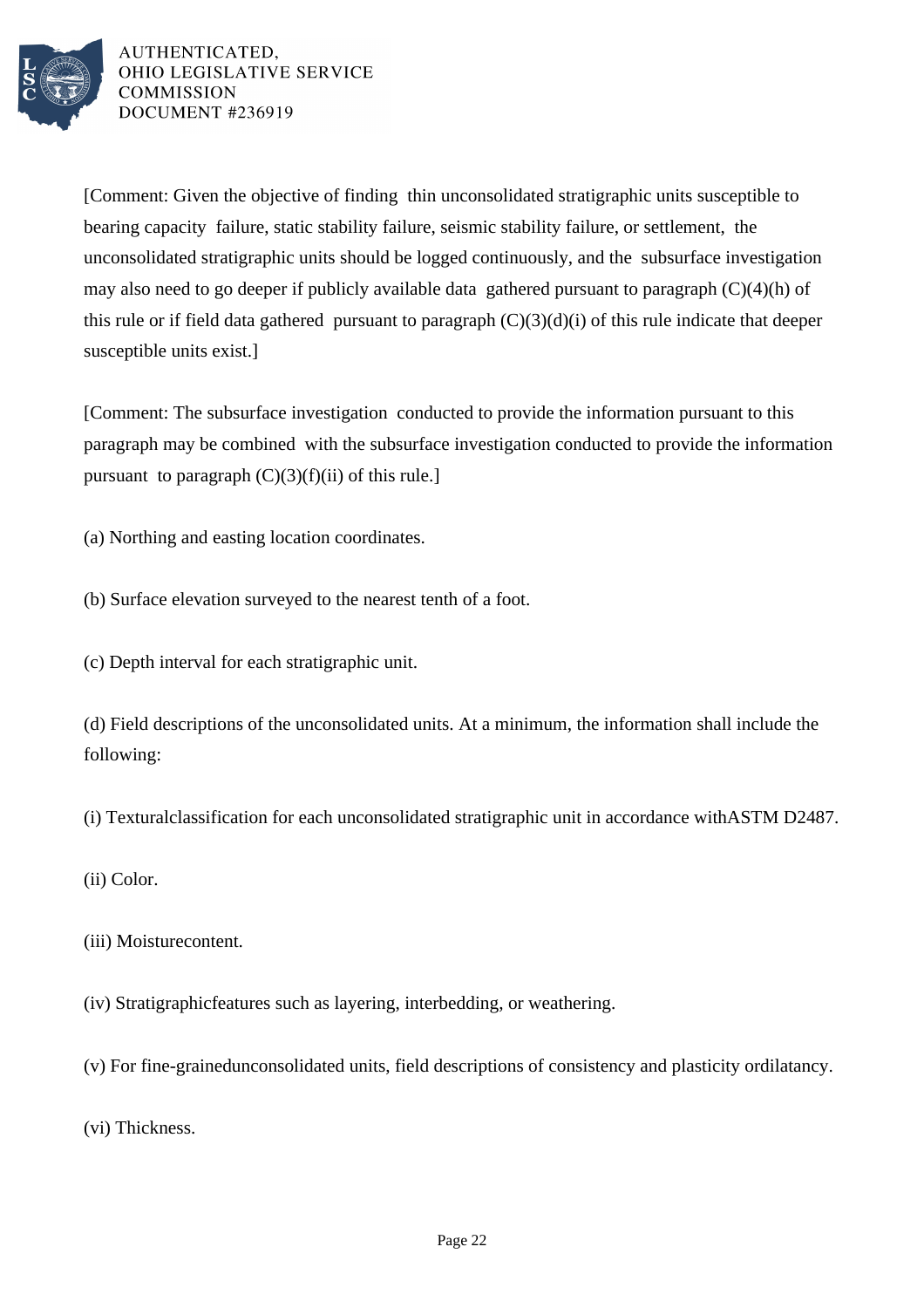

(vii) Variations in texture, saturation, stratigraphy, structure, or mineralogy in each stratigraphic unit.

(e) Identification of the depth interval of any samples collected including those submitted for laboratory testing.

(f) Depth to phreatic and piezometric surfaces.

[Comment: "Phreatic surface" is synonymous with the term "water table" and "piezometric surface is synonymous with the term "potentiometric surface." Hydrogeologic investigations generally use "water table" for a water level surface in an unconfined saturated unit and "potentiometric surface" for the pressure head surface associated with a confined saturated unit. In hydrogeologic applications, the "water table" is considered a special type of potentiometric surface where the head pressure is equal to atmospheric pressure.]

[Comment: Any piezometric surfaces associated with bedrock that may affect the facility during excavation or construction may also be identified.]

(g) Results from penetration testing in accordance with ASTM D1586, plus the corrected and normalized standard penetration number or results from mechanical cone penetration testing in accordance with ASTM D3441.

(vi) Laboratory analysis on representative samples of each unconsolidated stratigraphic units under the facility down to a minimum of fifty feet below the proposed depths of excavation. The information shall be used to prepare the geotechnical analysis in accordance with paragraph  $(C)(4)$ of this rule. At a minimum, the information shall include the following:

[Comment: Undisturbed samples from at least ten per cent of the borings passing through each susceptible unit or a minimum of three, whichever is greater, should be collected to provide representative data.]

(a) Grain size distribution.

(b) Atterberg limits.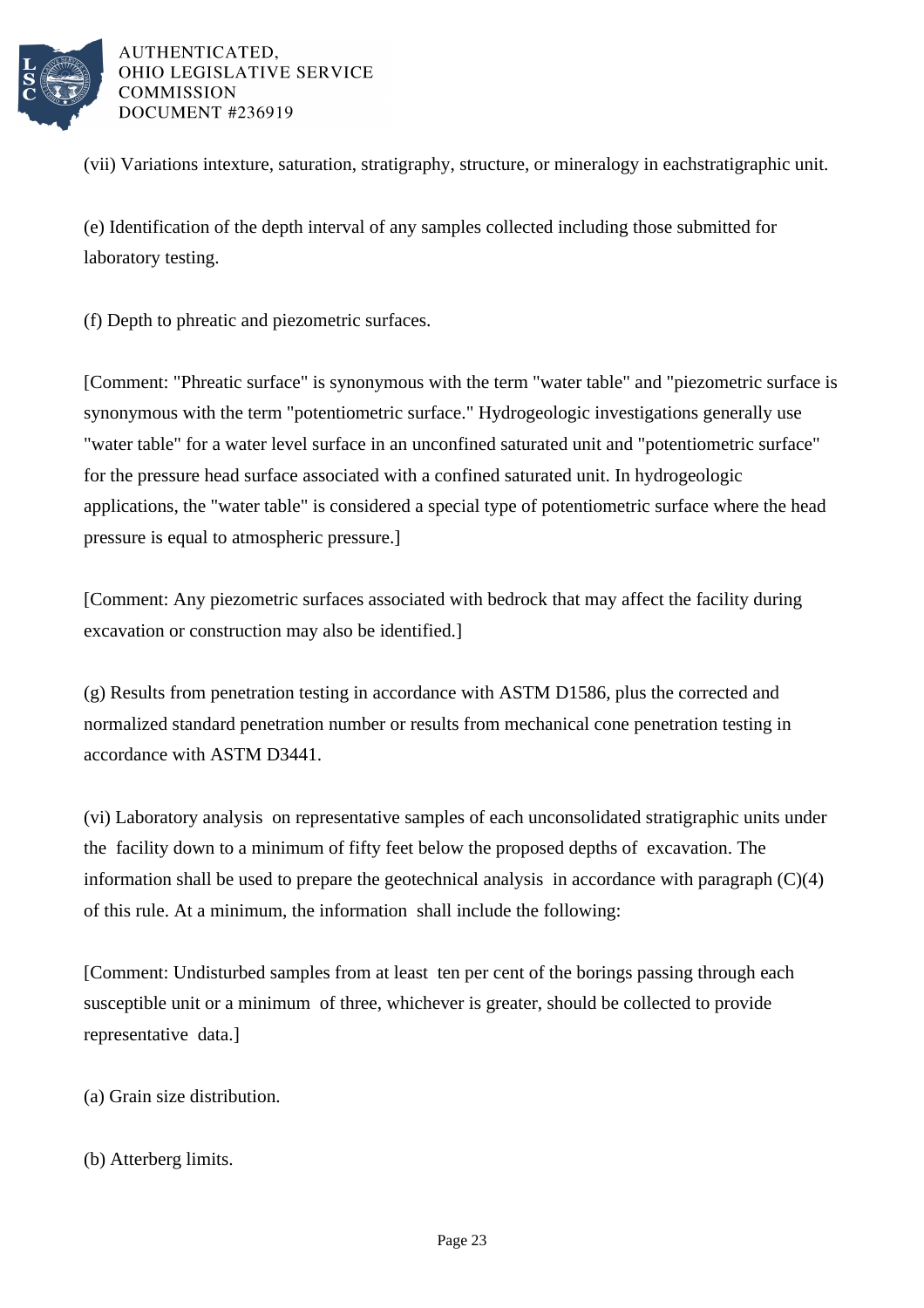

(c) Specific gravity.

 $(d)$  In situ unit weight.

(e) In situ moisture content.

(f) Dry unit weight.

 $(g)$  For unconsolidated stratigraphic units susceptible to bearing capacity failure, the effective drained or undrained peak shear strength parameters, as appropriate, in accordance with ASTM D2850, ASTM D4767, or ASTM D6467.

(h) For unconsolidated stratigraphic units susceptible to static stability failure or seismic stability failure, the effective shear strength in accordance with ASTM D4767 or ASTM D6467.

(i) For unconsolidated stratigraphic units susceptible to static stability failure or seismic stability failure due to excessive increase in pore pressures from construction and operation activities, the undrained shear strength using fully saturated samples determined in accordance with ASTM D2850.

(i) For unconsolidated stratigraphic units susceptible to settlement, the following parameters:

- $(i)$  The coefficient of consolidation.
- (ii) The over consolidation ratio.
- (iii) The pre-consolidation pressure.

 $(iv)$  The compression index.

- $(v)$  The swelling index.
- $(vi)$  The in situ void ratio.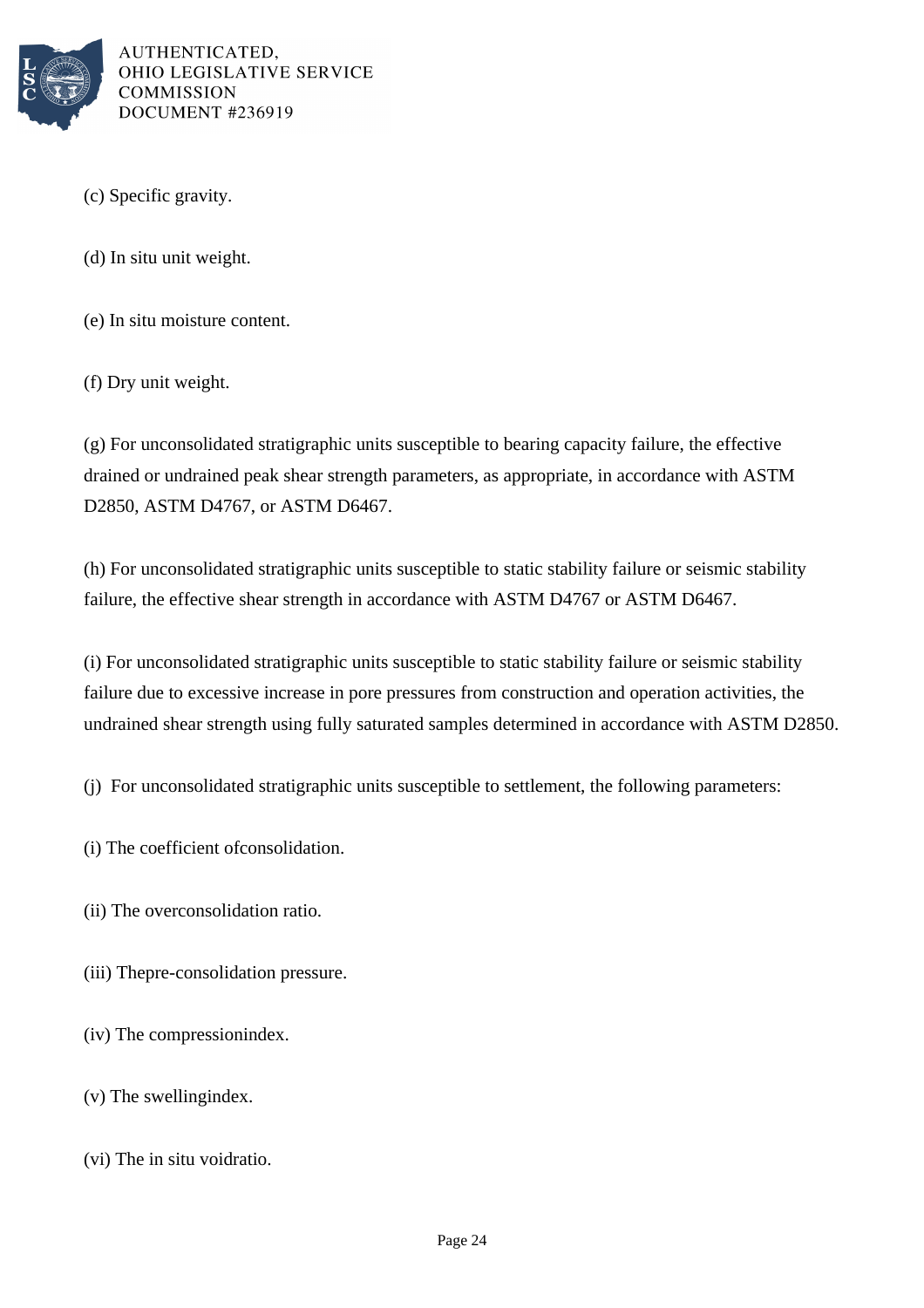

(vii) The effective porosity.

(vii) Representative samples of each unconsolidated stratigraphic units susceptible to seepage piping failure be tested in accordance with ASTM D4647. Units susceptible to seepage piping failure include those located within fifteen feet of the proposed depths of excavation and those located where the piezometric surface of an aquifer or a zone of significant saturation is higher than the depth of excavation.

(viii) Any other data generated.

 $(g)$  A detailed description of how the subsurface investigation was conducted including the following:

(i) The subsurface investigatory and sampling methods used in characterizing the geologic and hydrogeologic properties of the consolidated and unconsolidated stratigraphic units at the proposed sanitary landfill facility and an explanation of why the particular subsurface investigatory method was chosen.

(ii) The analytical procedures and methodology used to characterize the unconsolidated and consolidated materials obtained from test pits and borings.

(iii) The methodology, equipment, and procedures used to define the uppermost aquifer system and significant zones of saturation above the uppermost aquifer system, including the following:

(a) Well and piezometer construction specifications.

(b) Water level measurement.

(iv) The methodology, equipment, and procedures used to determine the ground water quality in the uppermost aquifer system and any significant zones of saturation above the uppermost aquifer system, including the following:

(a) Detection of immiscible layers.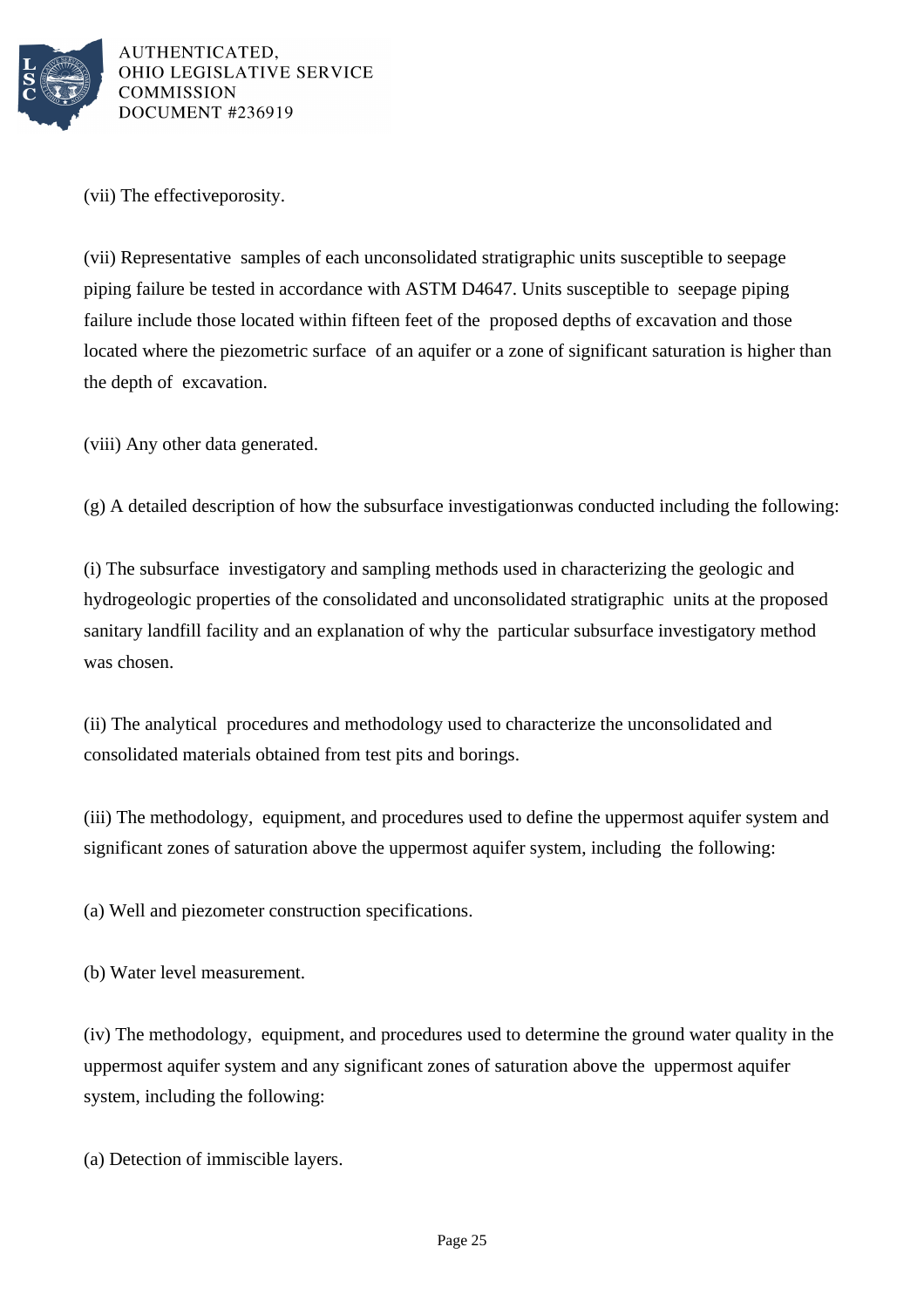

- (b) Collection of ground water samples, including the following:
- (i) Well evacuation.
- (ii) Sample withdrawal.
- (iii) Sample containers and handling.
- (iv) Sample preservation.
- (c) Performance of field analysis, including the following:

(i) Procedures and forms for recording data and the exact location, time, and facility-specific considerations associated with the data acquisition.

- (ii) Calibration of field devices.
- (d) Decontamination of equipment.
- (e) Analysis of ground water samples.
- (f) Chain of custody control, including the following:

(i) Standardized field tracking reporting forms to record sample custody in the field prior to and during shipment.

(ii) Sample labels indicating a unique sample number, date, time, sample media, sample type, analytical methods, any preservatives, and any other information necessary for effective sample tracking.

(g) Field and laboratory quality assurance and quality control including the following, the number of which shall be enough to adequately demonstrate the accuracy of the analysis results: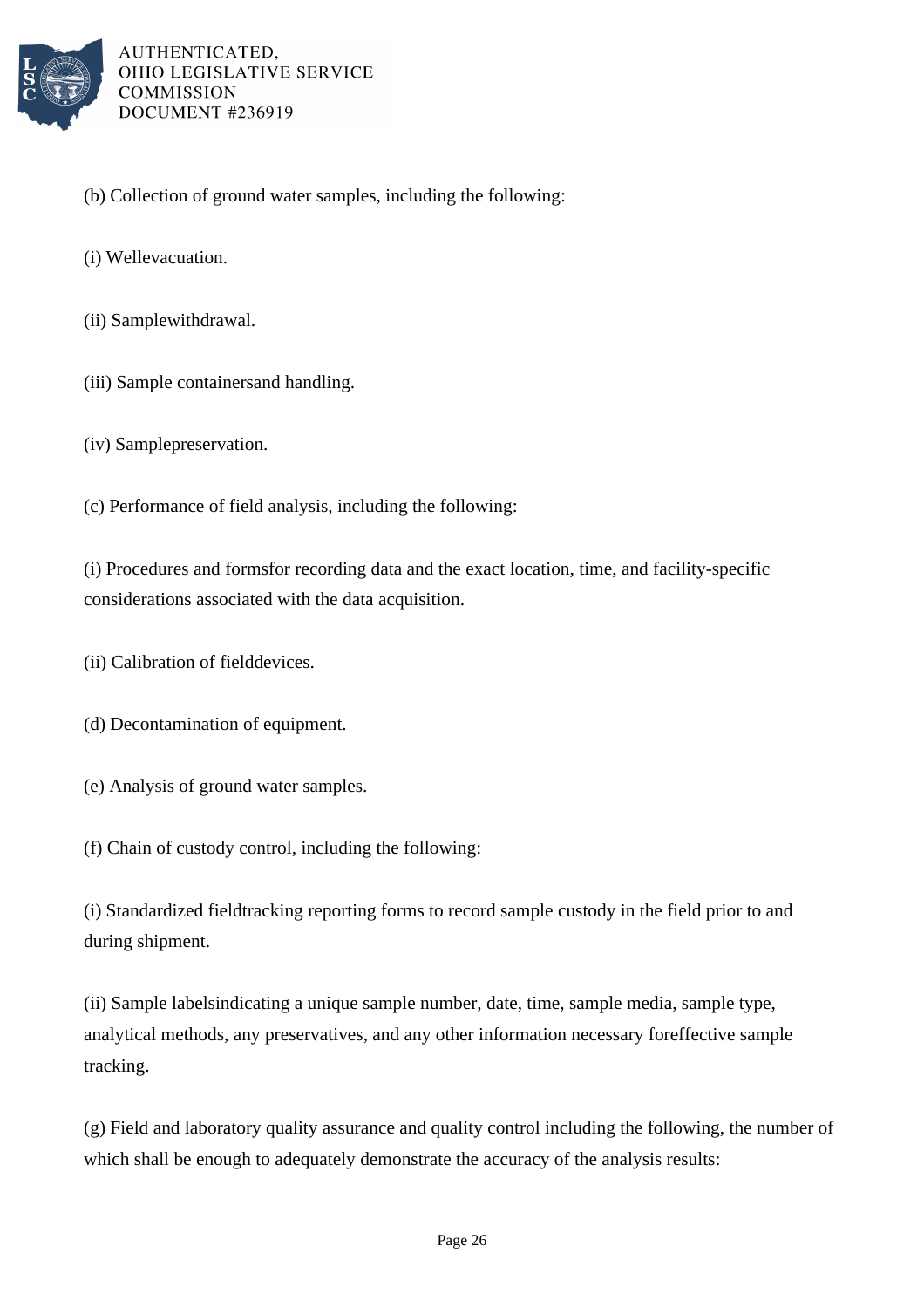

- (i) Collection of duplicate samples.
- (ii) Submission of field-bias blanks.
- (iii) Potential interferences.

(4) Geotechnical analysis. The following analyses shall provide sufficient information to allow Ohio EPA to characterize the facility geology to allow for the evaluation of the proposed design of the sanitary landfill facility.

(a) The hydrostatic uplift analysis shall include the following:

(i) The scope, extent, and findings of the subsurface investigation conducted in accordance with paragraph  $(C)(3)$  of this rule, as it pertains to hydrostatic uplift.

(ii) A narrative description of the rationale used for the selection of the analysis input parameters.

(iii) A description of the method used to calculate hydraulic uplift.

(iv) A description of the assessed failure modes and conditions.

(v) A narrative description of the rationale used for the selection of the critical cross section that at a minimum shall consider the worst case intersection of the highest phreatic or piezometric surface with the maximum excavation depth.

(vi) A plan drawing showing the temporal high phreatic and piezometric surfaces derived in accordance with paragraph  $(B)(3)(c)$  of this rule and the horizontal and vertical limits of excavation derived in accordance with paragraph  $(B)(4)(a)$  of this rule.

(vii) A profile view of the critical area that fully depicts the analysis input model including the following: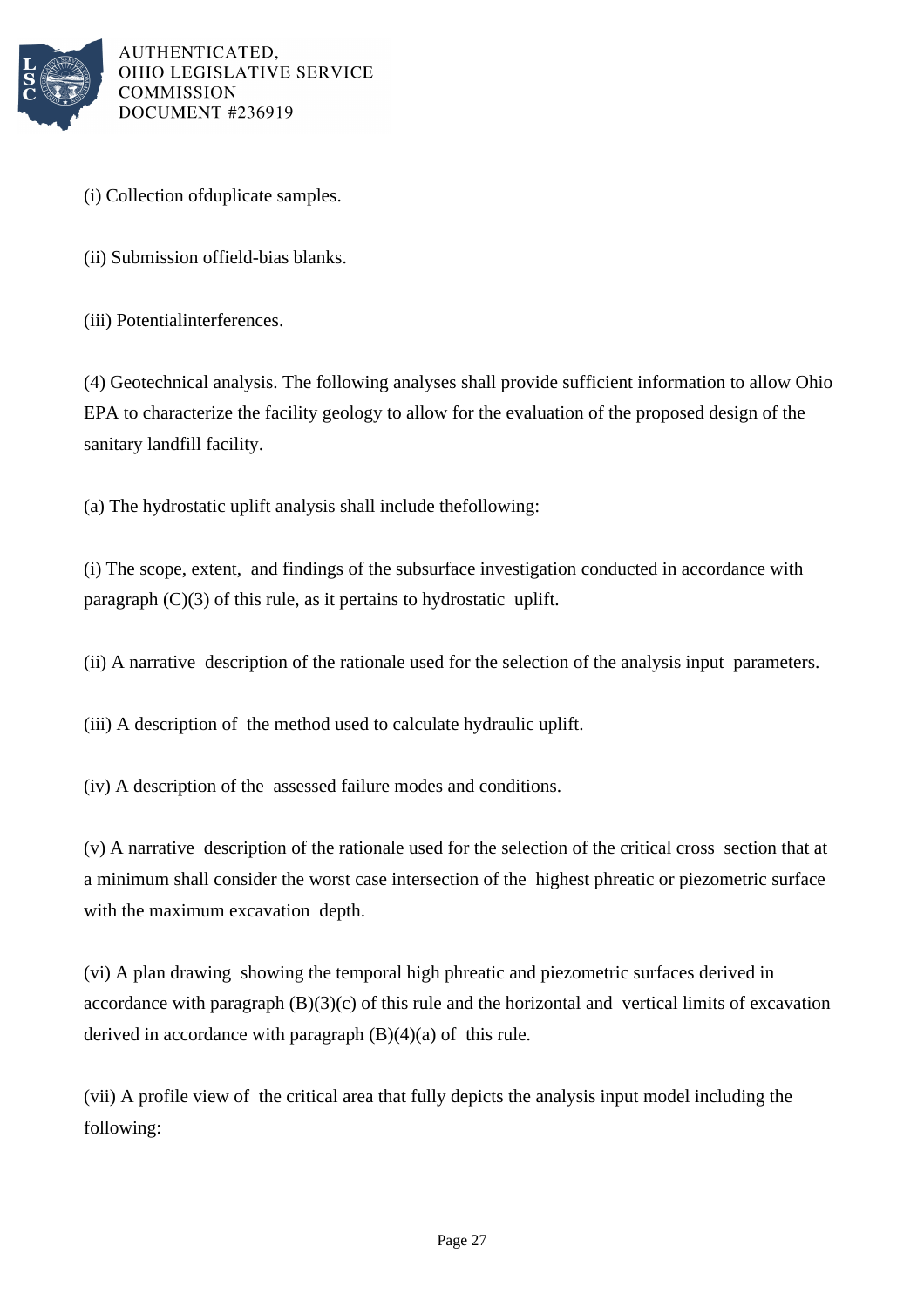

(a) The material boundaries.

(b) The applicable dimensions, including but not limited to the depth of excavation, and depth to the temporal high phreatic and piezometric surfaces.

(c) The material types.

(d) The in situ unit weights and saturated unit weights.

(viii) The actual calculations or computer output.

(b) The bearing capacity analysis for any vertical sump risers on the composite liner system shall include the following:

(i) The scope, extent, and findings of the subsurface investigation conducted in accordance with paragraph  $(C)(3)$  of this rule, as it pertains to bearing capacity.

(ii) A narrative description of the rationale used for the selection of the analysis input parameters.

(iii) A description of the method used to calculate bearing capacity.

(iv) A description of the assessed failure modes and conditions.

(v) A profile view of the critical cross section that fully depicts the analysis input model including the following:

(a) The material boundaries.

(b) The temporal high piezometric surface.

(c) The material types.

(d) The in situ unit weights and saturated unit weights.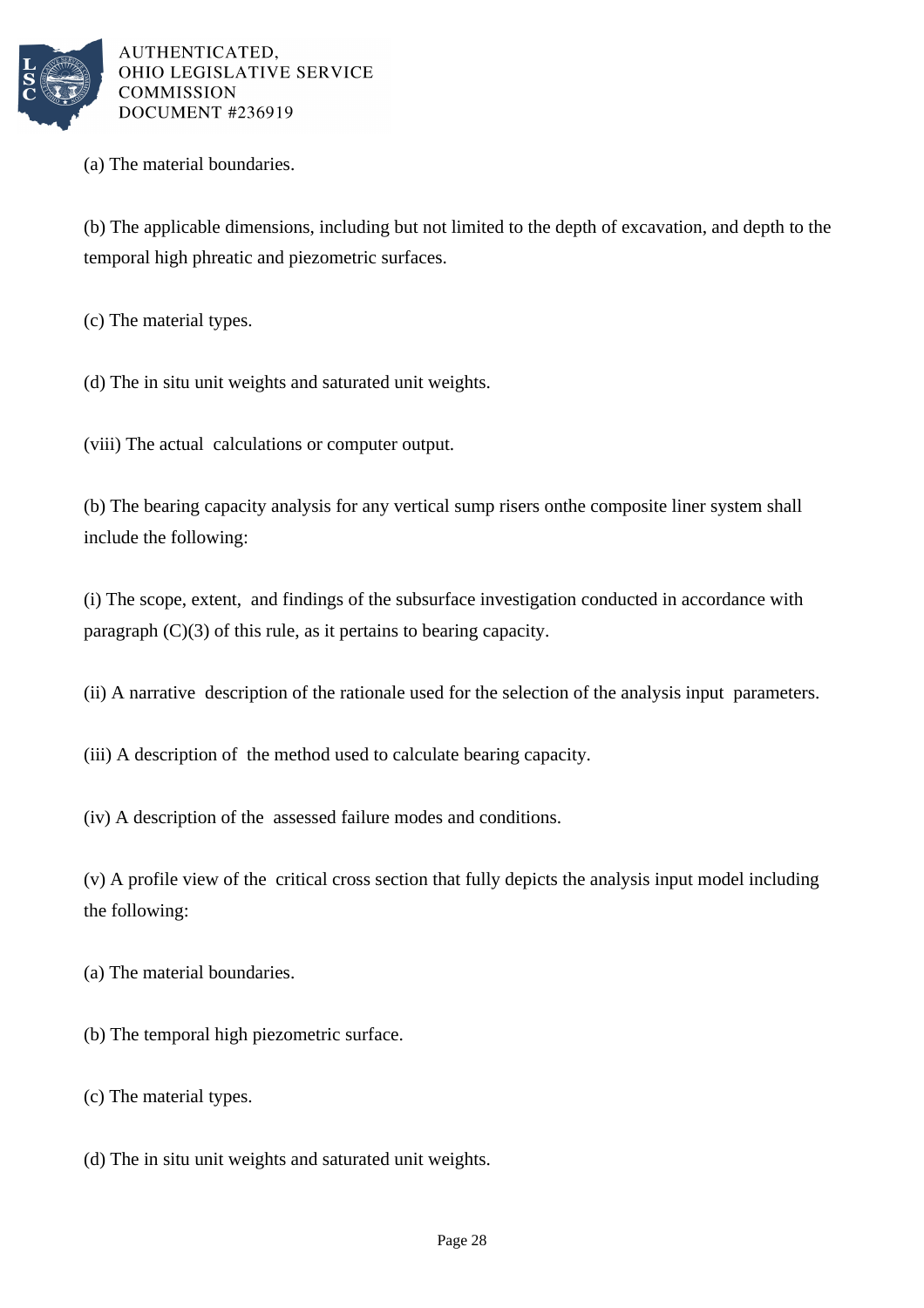

(vi) The plan view of the critical cross section including northings and eastings for the endpoints of the section.

(vii) The actual calculations or computer output.

(c) The static stability analysis shall include the following:

(i) The scope, extent, and findings of the subsurface investigation conducted in accordance with paragraph  $(C)(3)$  of this rule, and earthen materials testing program as it pertains to static stability.

(ii) A narrative description of the rationale used for the selection of the analysis input parameters.

(iii) A description of the method used to calculate static stability.

(iv) An assessment of failure modes and conditions that at a minimum should include the following:

(a) Deep-seated translational and rotational failure mechanisms of internal slopes, interim slopes, and final slopes for drained conditions and, as applicable, undrained conditions.

(b) Shallow translational and rotational failure mechanisms of internal slopes and final slopes for saturated conditions and drained conditions.

 $(v)$  For each of the failure modes and conditions assessed, a narrative description of the rationale used for the selection of the critical cross sections for the internal slopes, interim slopes, and final slopes.

(vi) A profile view of the critical cross sections that fully depicts the analysis input model including the following:

(a) The material boundaries.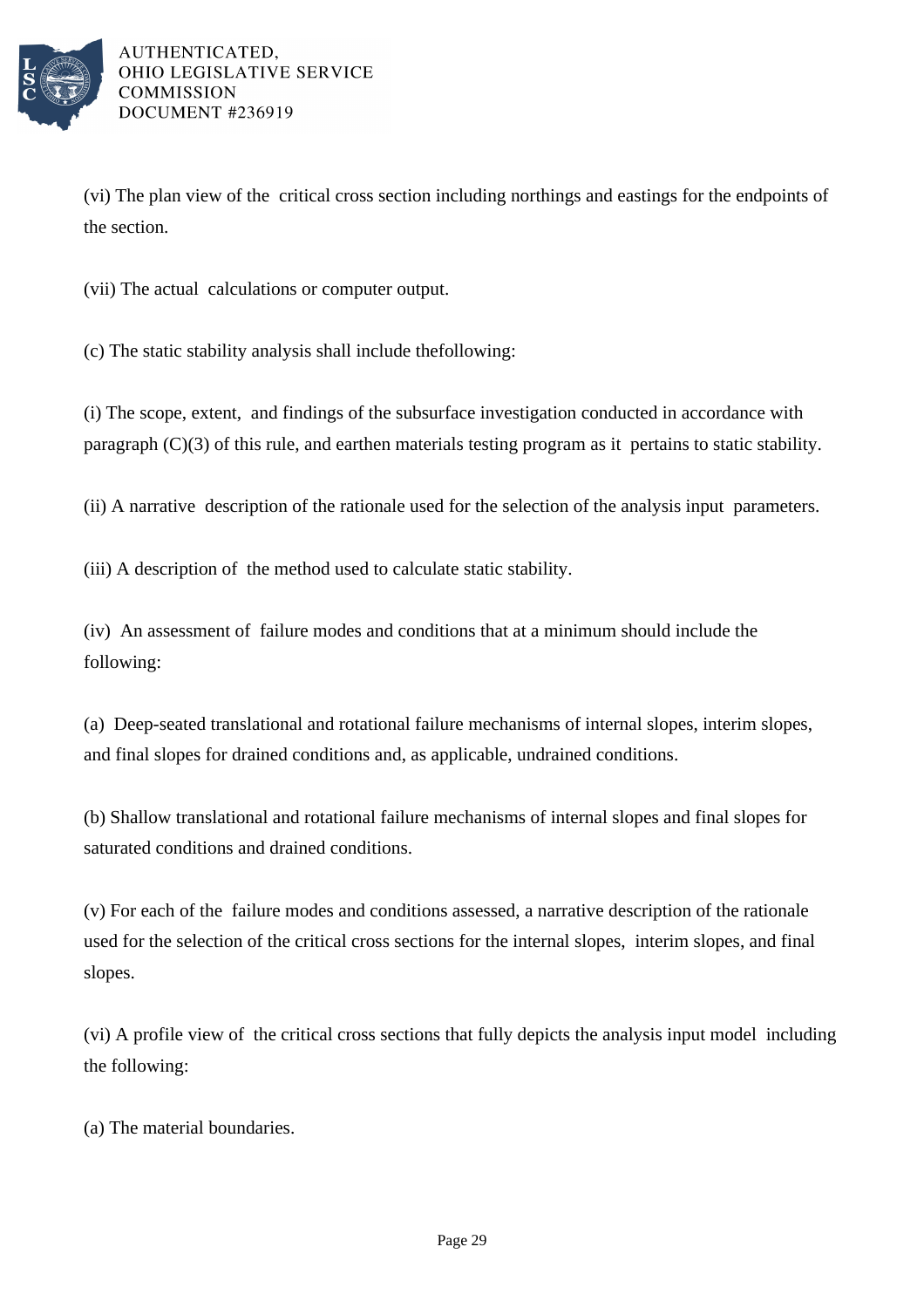

(b) The temporal high phreatic and piezometric surfaces.

(c) The material types.

(d) The in situ unit weights and, where applicable, the in situ saturated unit weights.

(e) The material shear strengths.

(vii) The plan view of the critical cross sections that includes the northings and eastings for the endpoints of the sections.

(viii) A summary of the results using two dimensional limit equilibrium methods or other methods acceptable to Ohio EPA for each of the critical cross sections.

(ix) The actual calculations or computer output.

(d) The seismic stability analysis shall include the following:

(i) The scope, extent, and findings of the subsurface investigation conducted in accordance with paragraph  $(C)(3)$  of this rule, and earthen materials testing program as it pertains to seismic stability.

(ii) A narrative description of the rationale used for the selection of the analysis input parameters.

(iii) A description of the method used to calculate the seismic stability.

(iv) An assessment of failure modes and conditions that at a minimum include the following:

(a) Deep-seated translational and rotational failure mechanisms of final slopes for drained conditions.

(b) Deep-seated translational and rotational failure mechanisms of internal slopes and interim slopes for drained conditions, if required by Ohio EPA.

(c) Shallow translational and rotational failure mechanisms of final slopes for drained conditions.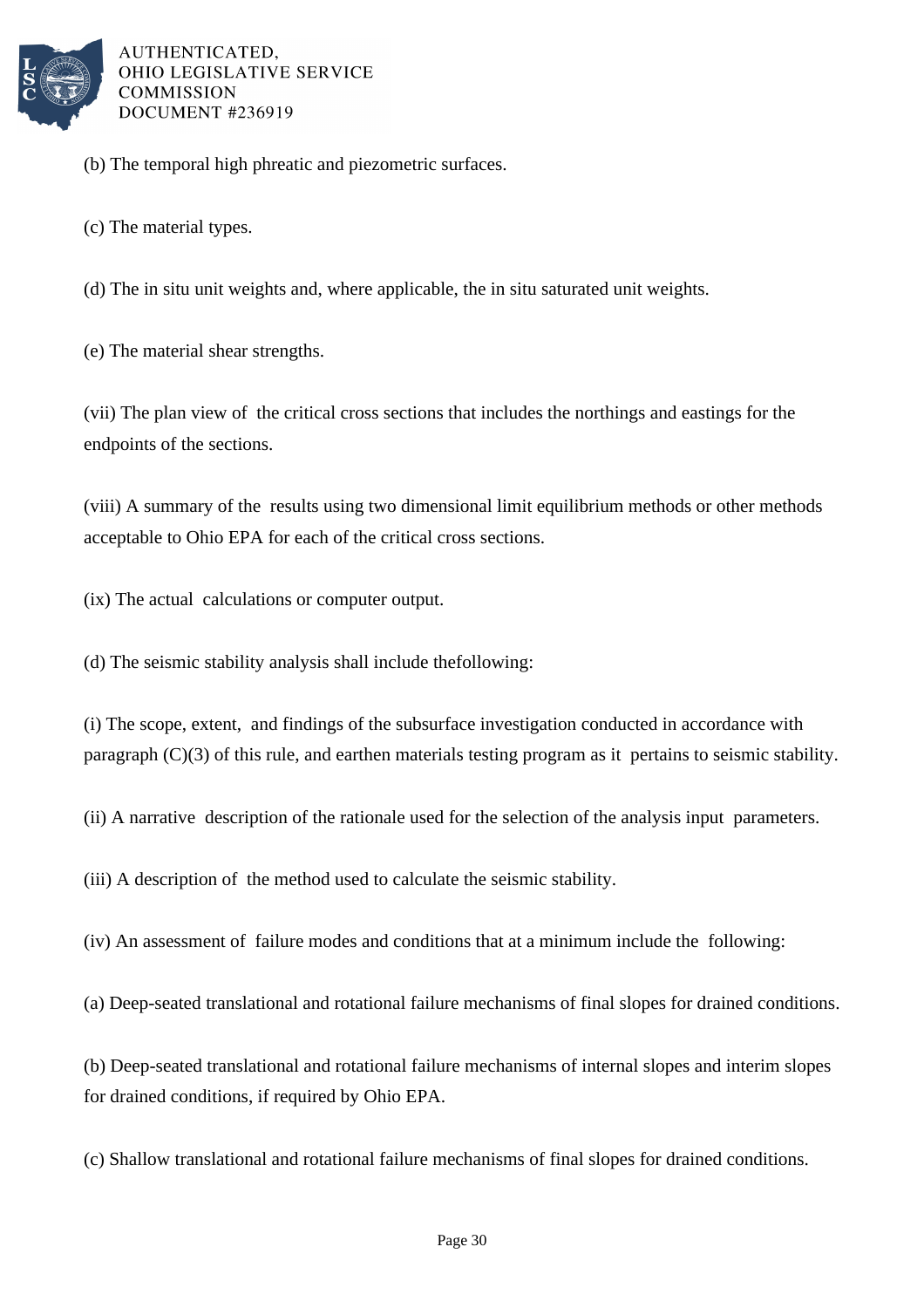

(d) Liquefaction failure mechanisms of internal slopes, interim slopes, and final slopes.

(v) For each of the failure modes and conditions, a narrative description of the rationale used for the selection of the critical cross sections for the internal slopes, interim slopes, and final slopes.

(vi) The profile views of the critical cross sections that fully depict the analysis input model including the following:

(a) The material boundaries.

(b) The temporal high phreatic and piezometric surfaces.

(c) The material types.

(d) The in situ unit weights and, where applicable, the in situ saturated unit weights.

(e) The material shear strengths.

(vii) The plan views of the critical cross sections that include the northings and eastings for the endpoints of the sections.

(viii) A summary of the results using two or three dimensional limit equilibrium methods or other methods acceptable to Ohio EPA for each of the critical cross sections.

(ix) The actual calculations or computer output.

(e) The settlement analyses of the composite liner system shall include the following:

(i) The scope, extent, and findings of the subsurface investigation conducted in accordance with paragraph  $(C)(3)$  of this rule, and earthen materials testing program as it pertains to settlement.

(ii) A narrative description of the rationale used for the selection of the analysis input parameters.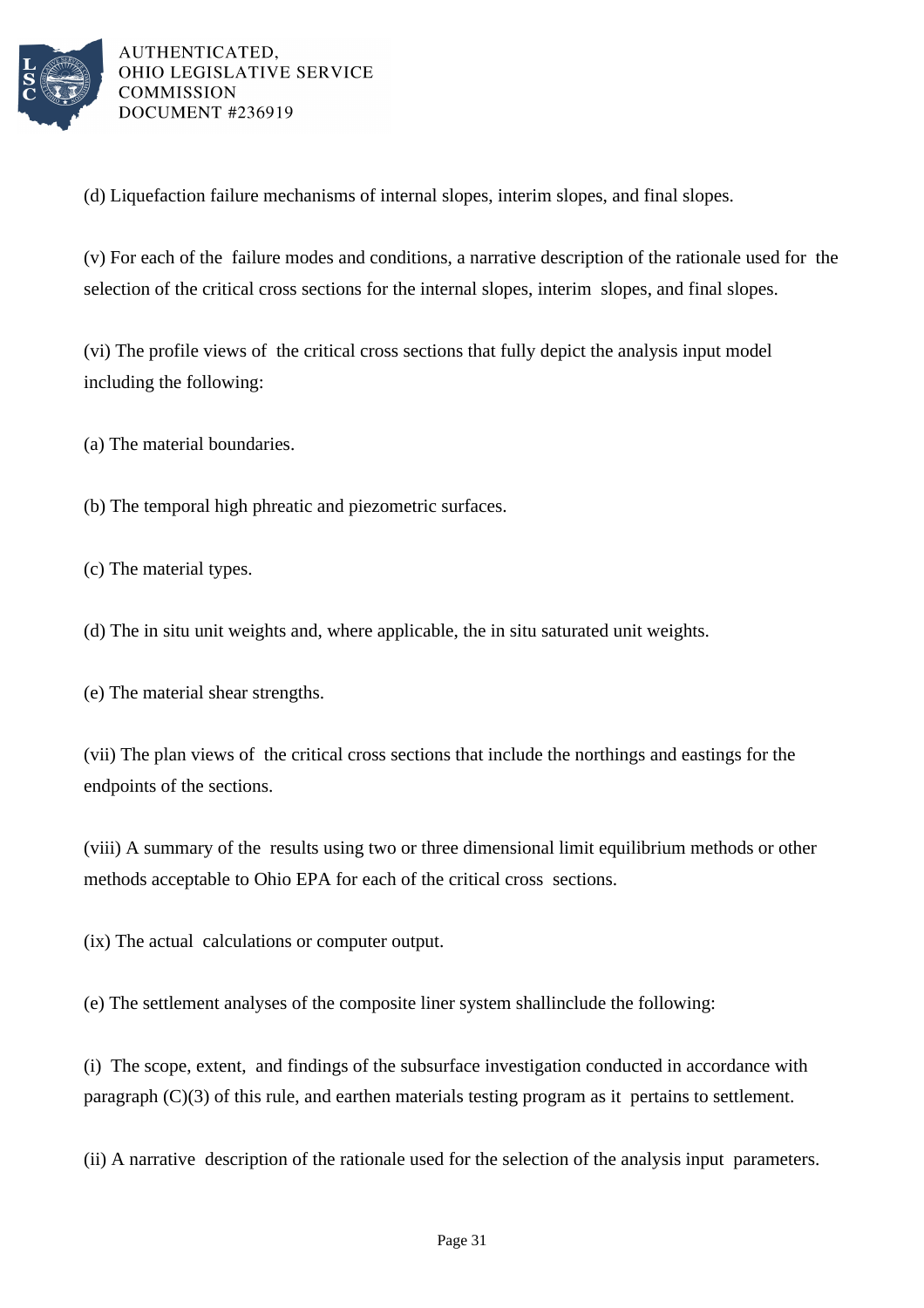

(iii) A description of the method used to calculate the settlement.

(iv) A description of the assessed failure modes and conditions.

 $(v)$  A summary of the results.

(vi) The actual calculations of settlement or computer output.

(f) The seepage piping failure analyses where the piezometric surface of an underlying aquifer or zone of saturation is above the in situ foundation, added geologic material, and recompacted soil liner shall include the following for the relevant layer:

(i) The scope, extent, and findings of the subsurface investigation conducted in accordance with paragraph  $(C)(3)$  of this rule pertaining to seepage piping failure through in situ foundation.

(ii) A narrative description of the rationale used for the selection of the analysis input parameters.

(iii) A description of the method used to calculate likelihood of seepage piping failure through in situ foundation or added geologic material or recompacted soil liner.

(iv) A description of the assessed failure modes and conditions.

 $(v)$  A narrative description of the rationale used for the selection of the critical cross section that at a minimum considers the worst-case intersection of the highest phreatic or piezometric surface with the maximum excavation depth.

(vi) A plan drawing showing the temporal high phreatic and piezometric surfaces derived in accordance with paragraph  $(B)(3)(d)$  of this rule and the horizontal and vertical limits of excavation derived in accordance with paragraph  $(B)(4)(a)$  of this rule.

(vii) A profile view of the critical area that fully depicts the analysis input model including the following: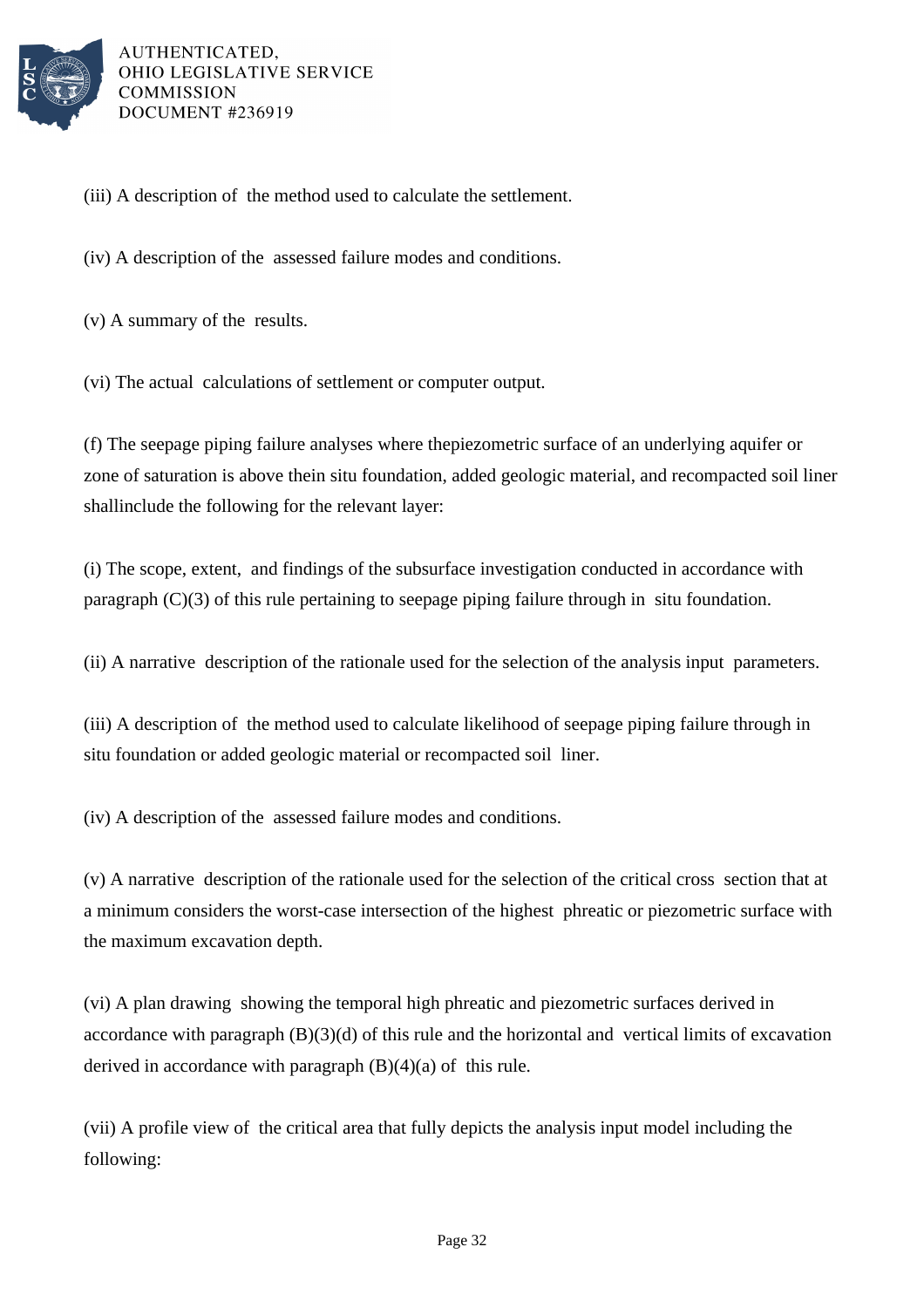

(a) The material boundaries.

(b) The applicable dimensions including but not limited to the depth of excavation, and depth to the temporal high phreatic and piezometric surfaces.

(c) The material types.

(d) The in situ unit weights and saturated unit weights.

(viii) The actual calculations or computer output.

(g) If a separatory liner is used and is designed with a slope other than that specified by rule 3745- 27-08 of the Administrative Code, the settlement analysis of the separatory liner shall include the following:

(i) A narrative description of the rationale used for the selection of the analysis input parameters.

(ii) A description of the method used to calculate the settlement.

(iii) A description of the assessed failure modes and conditions.

 $(iv)$  A summary of the results.

(v) The actual calculations of settlement or computer output.

(h) A description, based on publicly available information, of any of the following unstable areas within one mile of the limits of solid waste placement. If the sanitary landfill facility is located in an unstable area, the applicant shall provide an analysis that the structural components will maintain their integrity based on the findings of the subsurface investigation conducted in accordance with paragraph  $(C)(3)$  of this rule.

(i) Regional stratigraphic or structural features that are susceptible to bearing capacity failure, static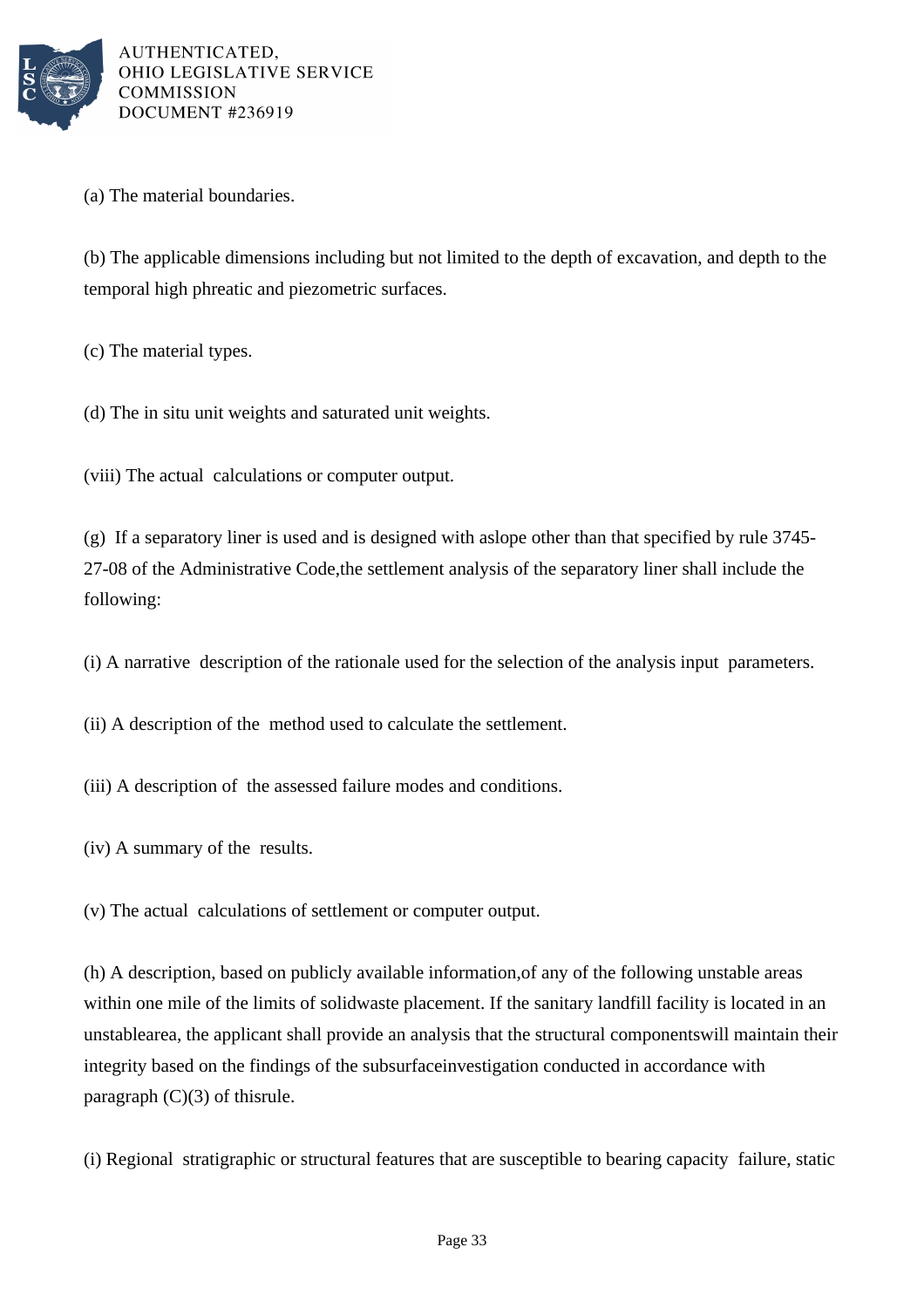

stability failure, seismic stability failure, or settlement.

(ii) Areas susceptible to liquefaction.

(iii) Areas susceptible to mass movement such as landslides, debris slides and falls, and rock falls.

(iv) Areas impacted by natural and human induced activities such as cutting and filling, draw down of ground water, rapid weathering, heavy rain, seismic activity and blasting.

(v) Presence of karst terrain.

(vi) Presence of underground mining.

(vii) Areas susceptible to coastal and river erosion.

(5) Calculations. The following design calculations with references to equations used, showing sitespecific input and assumptions that demonstrate compliance with the design requirements of rule 3745-27-08 of the Administrative Code:

(a) Calculations showing gross volume of the sanitary landfill facility in cubic yards, the anticipated life of the sanitary landfill facility in years, the gross volume of each unit in cubic yards, and the anticipated life of each unit in years.

(b) If a geotextile cushion layer is necessary to protect the flexible membrane liner from puncture and excessive strain due to the force exerted on the granular drainage layers, calculations for mass per unit area of the geotextile cushion layer accounting for the weight of the overlying waste mass.

(c) Calculations for leachate head and flow.

(d) If leachate is to be recirculated, calculations for amount of leachate to be recirculated and the leachate head and flow.

(e) Calculations for sizing any leachate storage tanks based on the volume of leachate generated after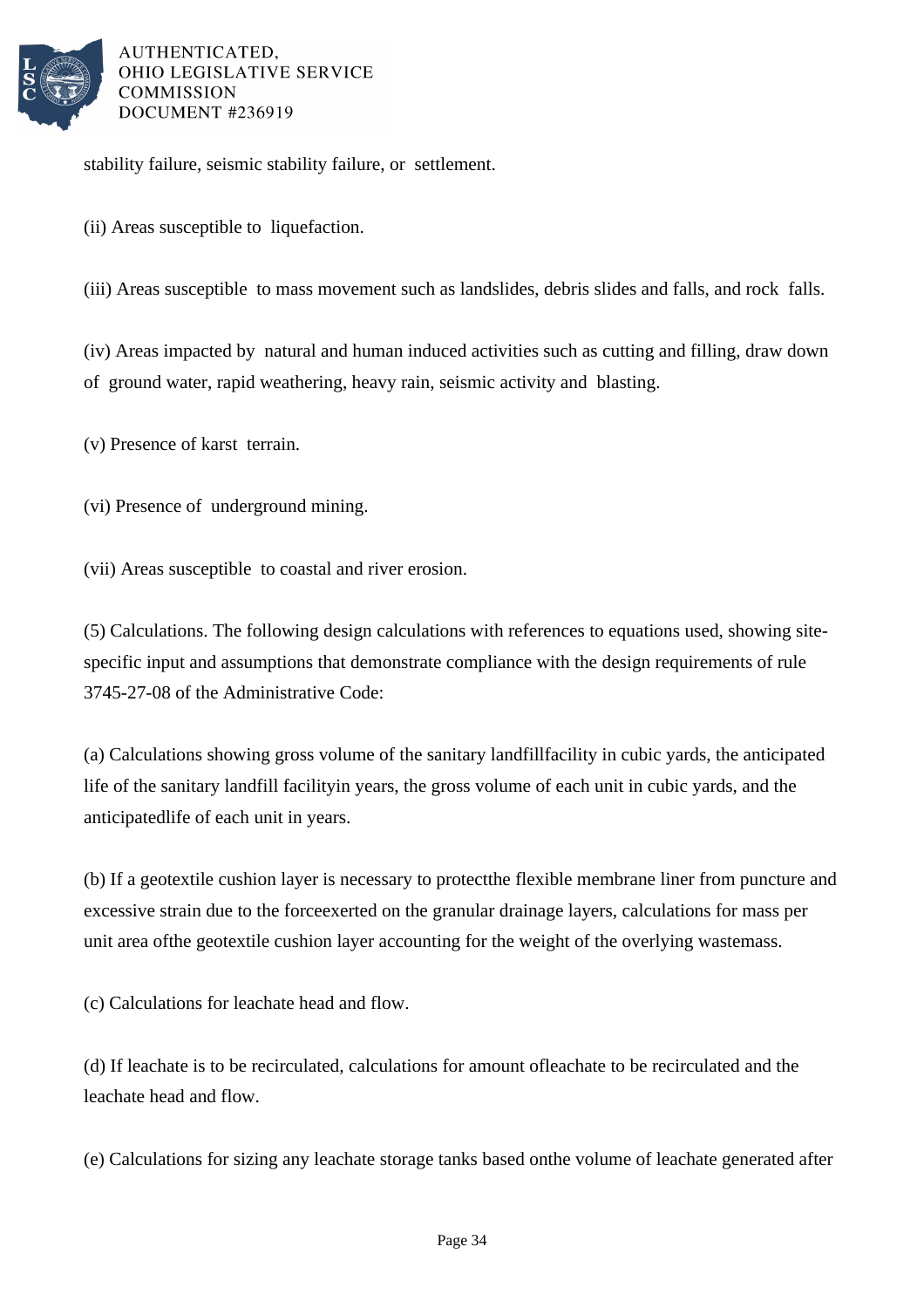

final closure.

(f) Pump size and pipe size calculations based on paragraphs  $(C)(5)(c)$  and  $(C)(5)(d)$  of this rule.

 $(g)$  Pipe strength and pipe deflection calculations for the leachate collection and management system.

(h) An itemized written final closure cost estimate, in current dollars, based on the following:

(i) The cost of final closure of a sanitary landfill facility in accordance with rule  $3745-27-11$  of the Administrative Code.

(ii) A third-party conducting the final closure activities, assuming payment to employees of not less than the applicable prevailing wage.

(i) An itemized written post-closure care cost estimate, in current dollars, based on the following:

(i) The cost of post-closure care of the unit of the sanitary landfill facility in accordance with rule 3745-27-14 of the Administrative Code.

(ii) A separate estimate for each noncontiguous unit of the sanitary landfill facility.

(iii) A third-party conducting the post-closure care activities, assuming payment to its employees of not less than the applicable prevailing wage.

(j) Soil erosion calculations.

(k) Calculations for sizing surface water control structures and verifying that scouring and crushing is minimized.

(l) Sedimentation basin calculations.

(m) Other relevant calculations.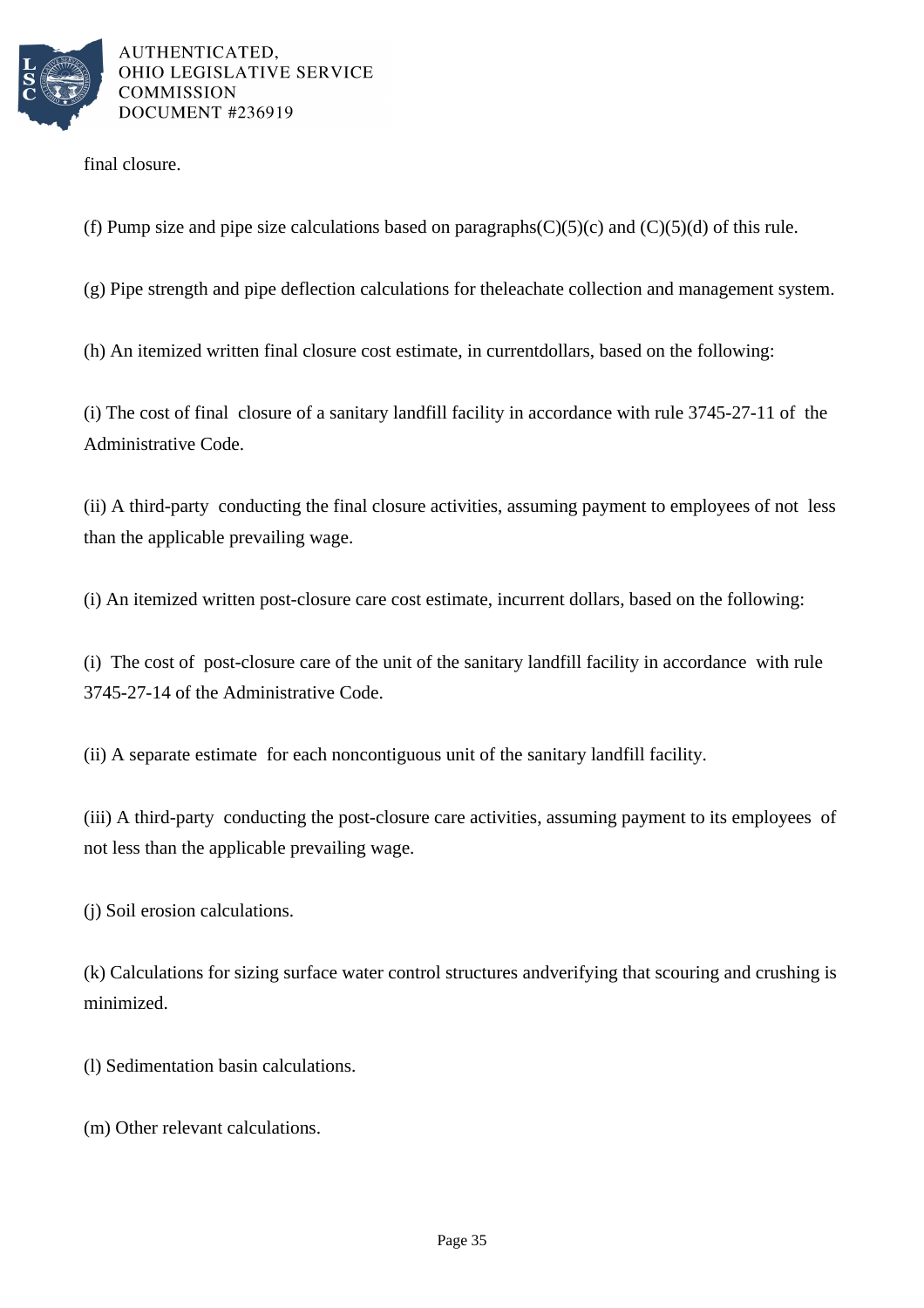

(6) Location restriction demonstrations. For a proposed new unit, the location restriction demonstrations in accordance with rule 3745-27-20 of the Administrative Code.

(7) Construction information. A discussion of the following construction information:

(a) Installation of the items specified in rule 3745-27-10 of the Administrative Code.

(b) Demonstration of physical and chemical resistance pursuant to paragraphs  $(D)(10)$  and  $(D)(13)$  of rule 3745-27-08 of the Administrative Code.

(c) Compaction equipment slope limitations.

 $(8)$  Operational information. The following statements, which if modified, could require a permit:

(a) The authorized maximum daily waste receipt requested for the sanitary landfill facility.

(b) The technique of waste receipt including but not limited to acceptance of baled waste or loose waste.

(c) The type of waste to be received including but not limited to municipal solid waste, industrial solid waste, residual solid waste, asbestos or asbestos containing waste that is subject to the provisions of NESHAP, 40 CFR Part 61, subpart M or construction and demolition debris.

(d) The type of equipment to be used to construct, operate, and maintain the sanitary landfill facility.

[Comment: A change in equipment that decreases the capability of the owner or operator to handle the waste received may be considered to endanger human health and may require a permit.

 $(9)$  Plans. The following plans:

(a) The ground water monitoring plan for detection monitoring in accordance with rule 3745-27-10 of the Administrative Code.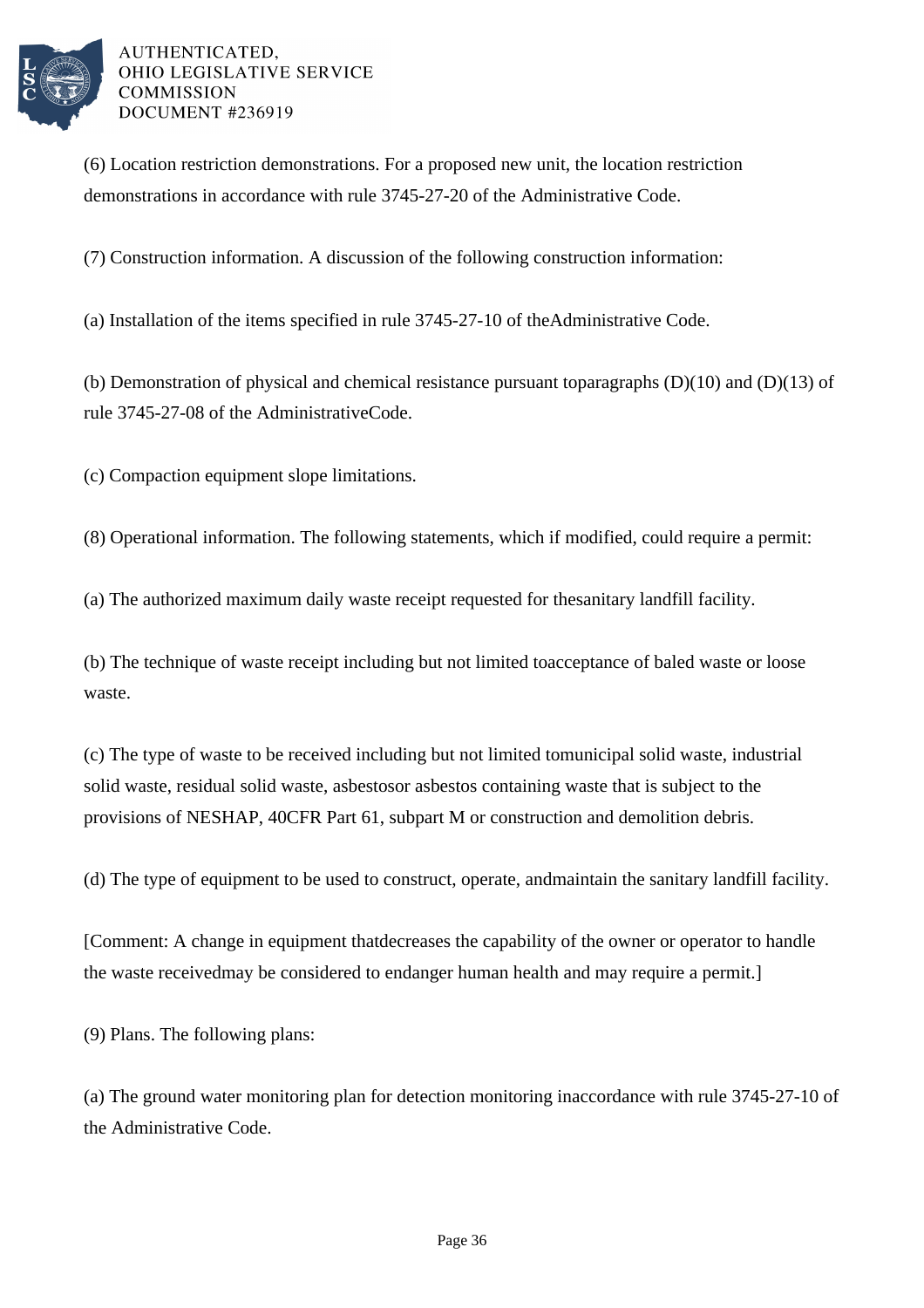

(b) The explosive gas monitoring plan in accordance with rule 3745-27-12 of the Administrative Code.

(c) The quality assurance/quality control plan for the engineered components addressing the following:

(i) Surveying.

(ii) Calibration of testing equipment.

(iii) Sampling and testing procedures to be used in the field and in the laboratory and the testing frequency, parameters, and sample locations. Sampling and testing procedures shall include but not be limited to the following:

(a) Testing pursuant to rule 3745-27-08 of the Administrative Code.

(b) Testing necessary due to design requirements.

(c) Voluntary testing.

(iv) Installation procedures and installer qualifications.

[Comment: Installer qualifications for flexible membrane liner are found in paragraph  $(D)(10)(e)$  of rule 3745-27-08 of the Administrative Code.

(v) Procedures to be followed if a test fails.

(d) The "final closure/post-closure plan" as detailed in paragraph  $(B)$  of rule 3745-27-11 of the Administrative Code.

(10) Notifications and certification. The application shall include the following:

(a) Letters of intent to establish or modify a sanitary landfill facility, which include a description of